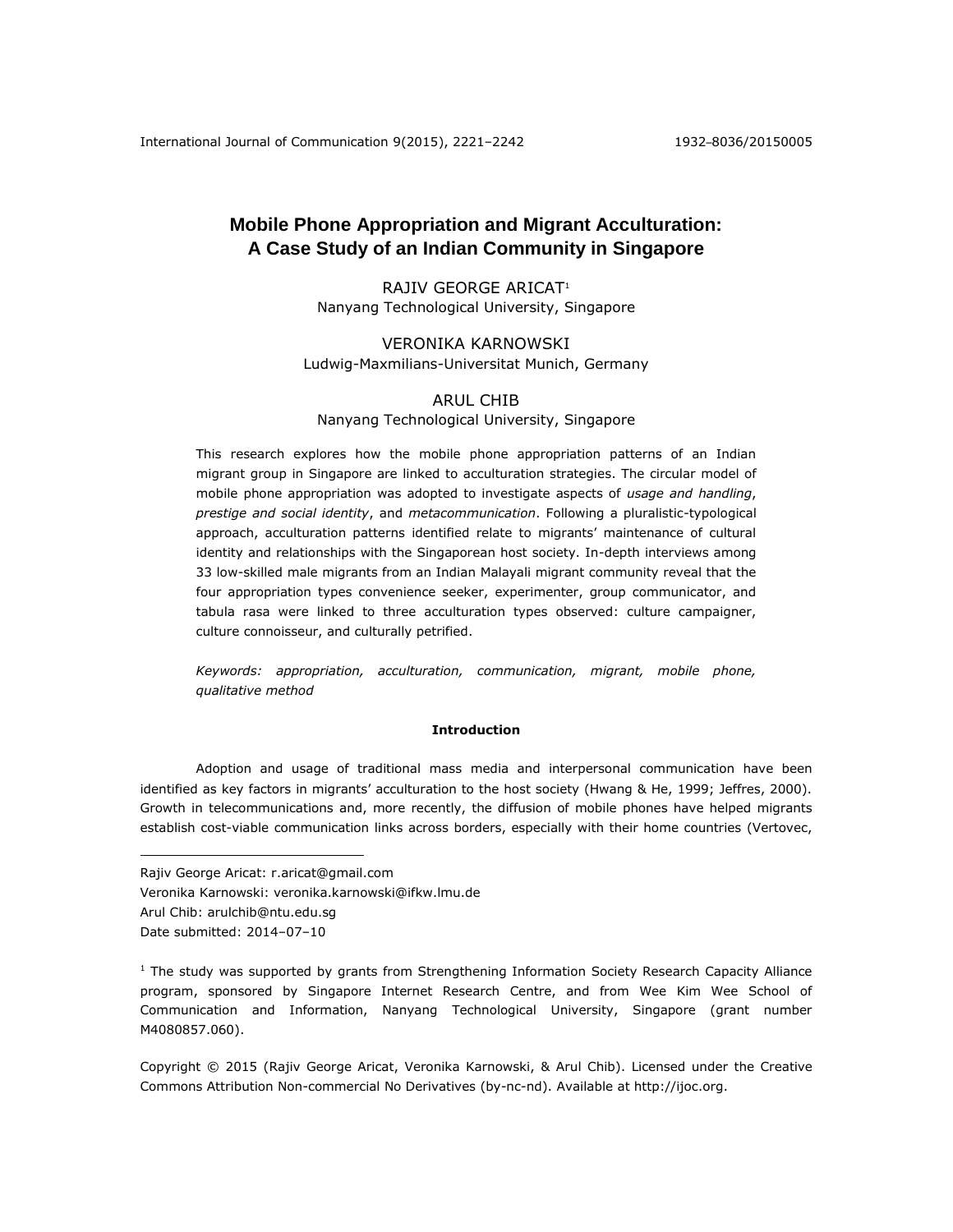2003). Acculturation research has traditionally examined interpersonal communication and mass media usage among well-entrenched migrants (Kim, 1989; Subervi-Velez, 1986), while the mobile appropriation literature has been confined to investigations within single cultures (e.g., Wirth, von Pape, & Karnowski, 2008). This study addresses these research gaps by investigating the phenomena in a more dynamic multicultural setting—that is, among male migrant workers in the cosmopolitan space of Singapore. We situate the investigation among low-skilled male migrants from the south Indian state of Kerala, who constitute the Malayali linguistic community in Singapore.

The study is premised on the knowledge that, just as minority groups endure pressures from the host society in social life, they also have to integrate with the host country's technology context. If the mobile ecosystems are markedly different in the home and host countries—as in the case of India and Singapore—migrants face greater challenges for integration (Aricat, 2015a). Singapore has one of the highest rates of mobile diffusion in the world: As of early 2015, mobile phone diffusion and 3G mobile subscriptions stood at 148% and 80%, respectively (Info-communications Development Authority of Singapore, 2015). India's teledensity, on the other hand, stands at 73.8% (Telecom Regulatory Authority of India, 2014). Differences in the rates of mobile diffusion between the two countries provide a good opportunity to understand how the Malayali migrants negotiated the demands and pressures posed by the host country's information communication technology ecosystem with implications to their acculturation.

Malayalis, along with other Indian ethnic groups, have had a continued presence in Singapore ever since the British colonial times. Among all linguistic communities in India, the Malayali community in recent times has witnessed one of the highest rates of migration to countries in Southeast Asia, the Middle East, and beyond. Hence, acculturation and mobile appropriation have greater salience for the community. Further, the lead researcher's linguistic and cultural commonality with the Malayali community facilitated an in-depth probe into the life experiences of this community. Although the findings of the study are not generalizable, the phenomena studied have relevance to ethnic migrant groups the world over. Despite differences in cultures, the relationship between acculturation and mobile appropriation is a globally relevant question.

Issues related to the integration of temporary migrants have received increased attention in Singapore following the rioting by male migrant workers in December 2013 (Aricat, 2013) and civil society's opposition to a government plan to introduce a Population White Paper aimed at increasing immigration (Sim, 2013). Sustained interaction between the host society and immigrant groups has been found to be important in mitigating tensions (Jiang et al., in press). While mobiles have provided functional advantages to migrants, allowing easy communication with family and friends in their home countries (Thomas & Lim, 2011), a holistic investigation of acculturation issues is lacking. As this article addresses this research gap, it identifies clusters of migrants based on their mobile appropriation and acculturation, and eventually identifies links between the two types.

### **Migrant Workers' Acculturation and Mobile Phone Usage**

The pluralistic-typological approach to acculturation poses two questions to evaluate the phenomenon: (1) To what extent do migrants retain links with their home cultures? and (2) To what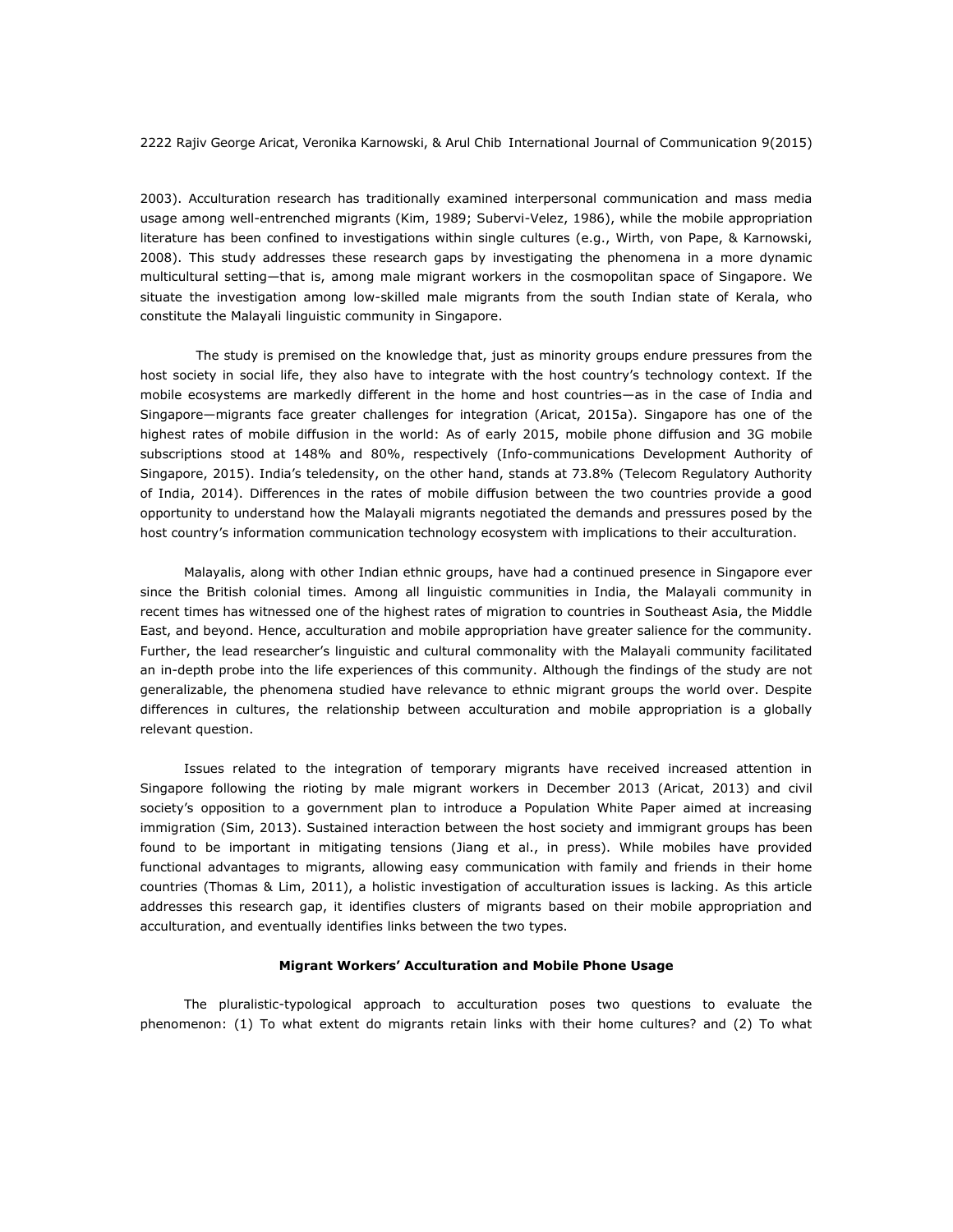extent do migrants relate to other cultures? (Berry, 2005; Horenczyk & Munayer, 2007). The communication choices migrants make either help retain their cultural heritage or help foster relationships with other cultures. These choices are, however, influenced by a number of factors, such as the acculturation demands posed by the civil society and the level of multiculturalism envisaged by the host government policies (Zick, Wagner, van Dick, & Petzel, 2001). Mobile phones thus provide the power of agency to the migrants to show their cultural preferences in communication while being constrained or enabled by the acculturation context at the macro level.

#### **Retaining Links With the Home Culture**

Migrants use mobiles extensively to communicate with friends and relatives in their home countries as well as with friends from their own culture in the host country (Chib & Aricat, 2012; Cohen, 2011). Influenced by a plethora of individual-specific and sociotechnological factors (e.g., concerns about cost), migrants adopt different mobile usage patterns while engaging in cross-border communication (Nedelcu, 2012). Migrants' mobile usage patterns are associated with the personal and professional benefits enjoyed, such as ease of tracking remittances, real-time interaction via video conferencing, and job networking (Wallis, 2011). These associations have been individually investigated in various life domains, such as work, family life, and religious beliefs (Miller et al., 2013). To overcome this compartmentalization approach, this study evaluates migrants' overall engagement with their home culture using mobile phones.

#### **Relating to Host Cultures**

Prior research explored how ethnic groups' communication with dominant cultures in a host society via traditional modes influenced their acculturation to work (Peeters & Oerlemans, 2009) as well as social life (Kim, 1977; Subervi-Velez, 1986; Zubrzycki, 1958). Studies on migrants' communication have focused more on migrants' mass media usage in the host society, especially when migrants accessed mass media for affirming their ethnicity, for relaxation and entertainment, for social utility, and in their attempts to acculturate to the host society (Yoon, Kim, & Eom, 2011). With the advent of mobile phones, more research has examined the interpersonal communication of migrants mediated by the technology. Mobile phones provide a new channel for migrants to communicate with the host society, as micro-entrepreneurs in a new culture (Qiu, 2009), as workers with diverse cultural backgrounds working in a team (Chib & Aricat, 2012), and as live-in domestic workers (Peng & Wong, 2013). Functional advantages of such crosscultural communication via mobiles include improving coordination at work and solving problems in real time. Extending the scope of earlier research, this study investigates the acculturation dimension of such mobile usage.

#### **Migrant Workers' Appropriation of Mobile Phones**

We follow the circular model of mobile appropriation (Karnowski, von Pape, & Wirth, 2008)—a simplified version of Wirth et al. (2008)—to explore the link between appropriation and migrant acculturation (see Figure 1). The circular model integrates a range of approaches in diffusion and adoption research, such as frame analysis, cultural studies, and uses and gratifications. As a result, issues such as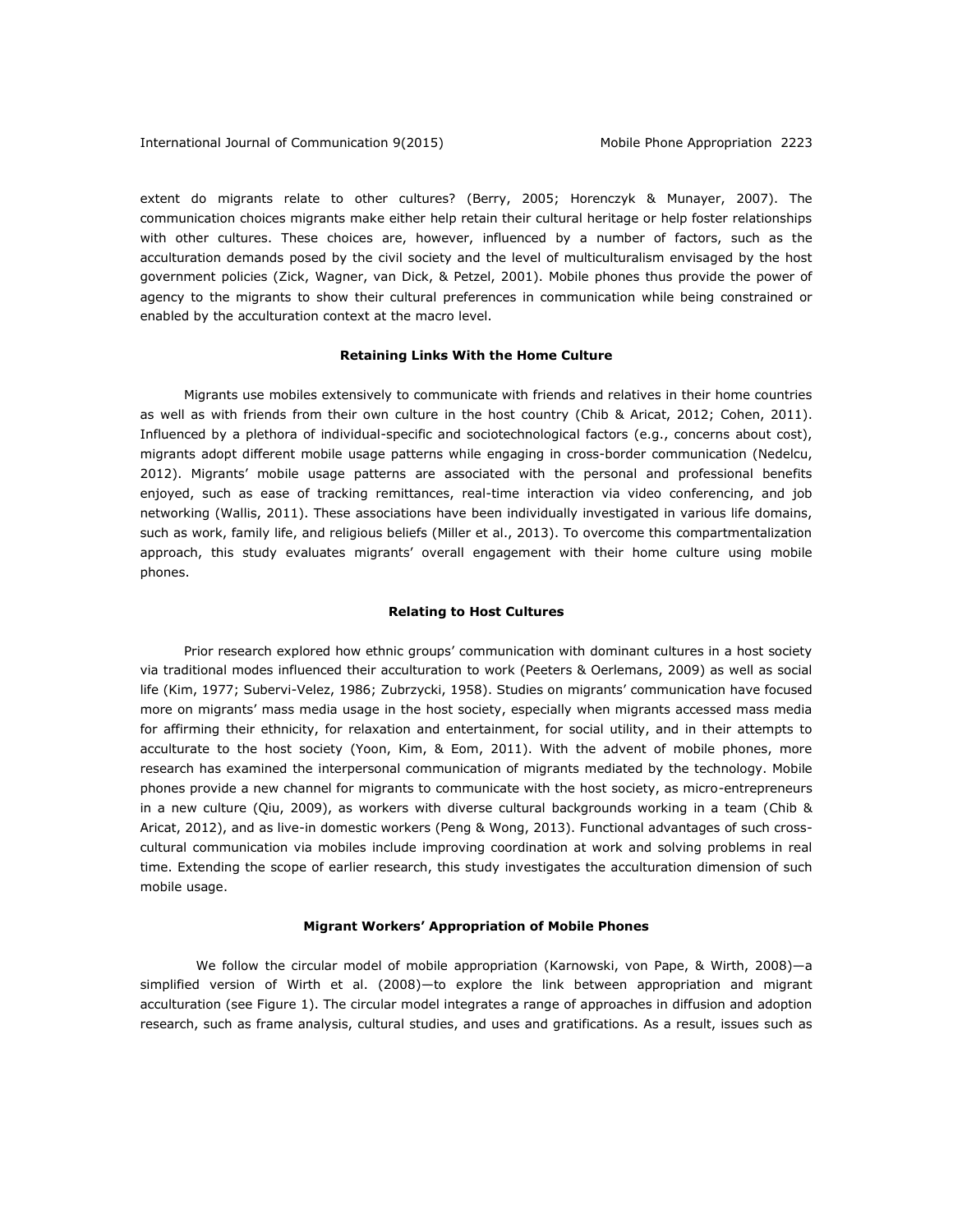the symbolic appeal of new communication devices for their users and metacommunication related to the process of appropriation have received increased attention in this model. Three model components require elaboration: *usage and handling*, *prestige and social identity*, and *metacommunication*.



*Figure 1. The circular model of mobile phone appropriation.* (Karnowski et al., 2008)

*Usage and handling* denotes ways of using the mobiles for practical purposes as well as specific ways in which these have been melded into users' lives. Migration studies report that *usage* is contingent on technological skills related to various affordances of the phone, communication requirements, and financial resources (Thompson, 2009). Pragmatic goals sought by such behavior include the maintenance of relationships (Law & Peng, 2008), management of daily life (Qiu, 2009), and distraction as pastime (Wei, 2008). *Handling* denotes the specific ways in which mobile users hold, store, wield, and interact with the mobile device and the intensity and frequency of use of various affordances (Ishii, 2006). Work conditions in the industrial sector demand skillful handling of the device by blue-collar migrant workers, often necessitating "choreography of the body in public space" (Katz, 2006, p. 63).

The circular model postulates that the multiplicity of meanings produced as a result of mobile usage and the meanings that determine the self/social identity of the user are as important as the goaloriented, pragmatic usages of the phone. The *prestige and social identity* component highlights symbolic appropriation of the technology: "How does the user present him/herself with the innovation? Does he/she use it as a *prestige* symbol to enhance his/her *social identity*?" (Karnowski et al., 2008, p. 184). Mobiles have emerged as a prestige symbol for youth (Ling, 2007) and as a marker of social identity for mainstream and minority communities alike (Chuma, 2014). Mobile usage has influenced the personal and social identities of migrants, improving self-esteem, ensuring membership in ethnic groups, increasing productivity, and resulting in peer recognition (Rahman & Lian, 2005; Wallis, 2011).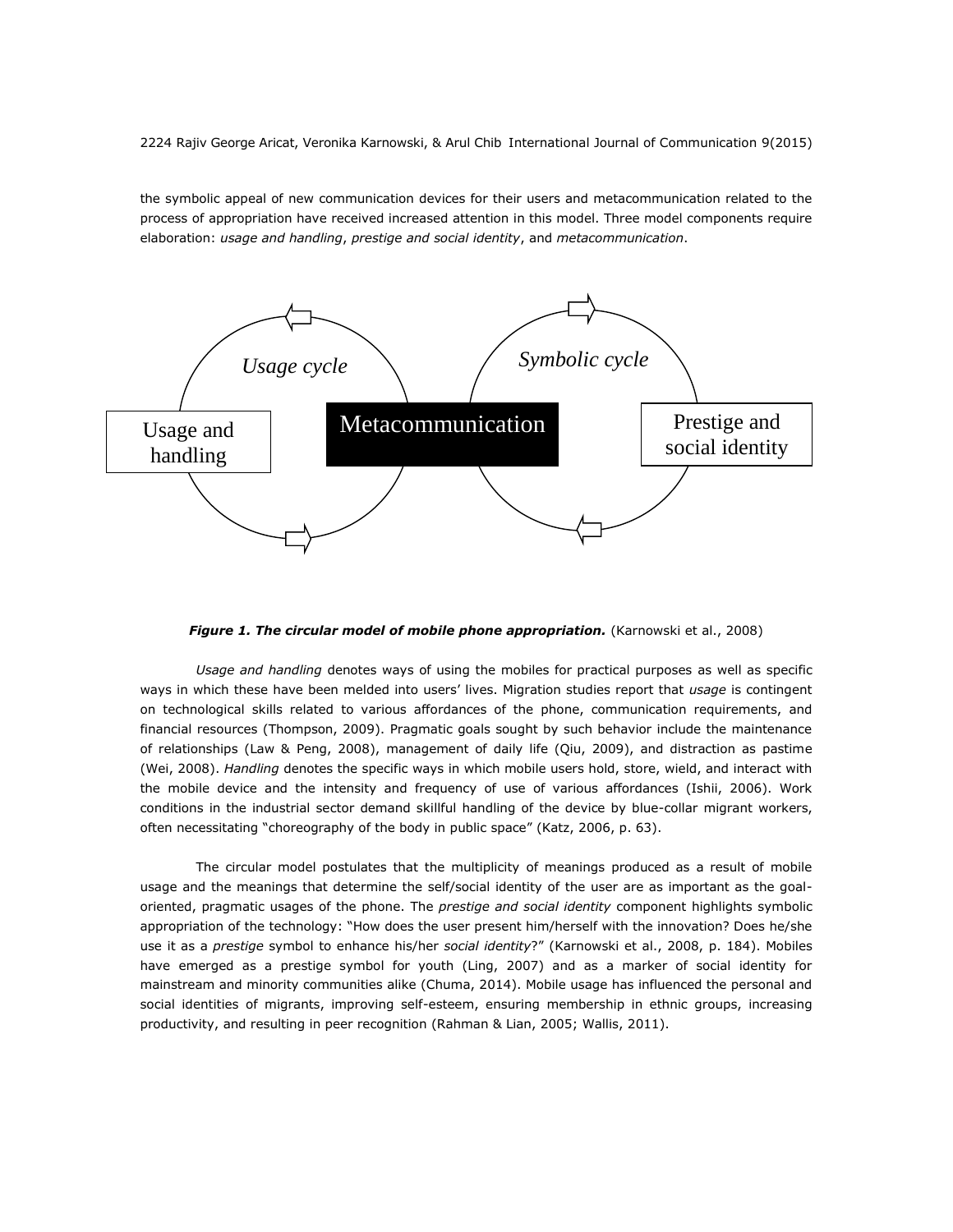*Metacommunication* is defined as communication on communication. Users, in the process of appropriating a technology, reflect on their experiences and share them with others while seeking information and advice from different sources. Metacommunication involves opinion leadership of early immigrants to new arrivals (Cohen, 2011), including the former's advice to the latter on mobile adoption and usage (Rahman & Lian, 2005). Metacommunication includes advertisements and news on mobile services in addition to interpersonal communication among users, and between users and nonusers, on the affordances of the mobiles and users' experiences.

Metacommunication is the process through which both *usage and handling* and *prestige and social identity* are interlinked, thus reflecting the circular nature of the model. Both the *prestige and social identity* and *usage and handling* aspects of mobile communication lead to metacommunication, which again will initiate mobile communication, creating a circular process. The circular model refers to this process as symbolic and usage cycles. By adopting the circular model for guiding the investigation, the recursive and dialectic instances of mobile appropriation have been highlighted. The model draws on prior research on persistent use of technology (Carroll, Howard, Peck, & Murphy, 2003) and avoids a monocausal explanation for the appropriation phenomenon.

For migrants who negotiate with multiple cultures, meaning attribution and social identity in the context of mobile usage require investigation. This study links mobile appropriation patterns and outcomes with the immediate and salient need of migrants for acculturation in both personal and professional life domains.

#### **Research Questions**

- *RQ1: How do migrants appropriate various affordances of mobile phone technology as reflected in their usage and handling and via negotiations in their prestige and social identity?*
- *RQ2: How do migrants acculturate to a host society, negotiating the two possible dimensions of cultural relationships—that is, toward one's own culture and toward other cultures?*
- *RQ3: How do different strategies of acculturation relate to different patterns of mobile phone appropriation among migrants?*

### **Method**

In-depth interviews were conducted with 33 male migrant blue-collar workers from a subethnic Indian community (Malayali) in Singapore during the period March 2011 to January 2013. Respondent qualification required possession of a work permit in the industrial sectors (i.e., construction, oil refining, ship building). A convenience sample led to individual interviews. Some interviewees were approached directly by the lead researcher during evenings or weekends at their place of residence, and others were recruited via snowball sampling.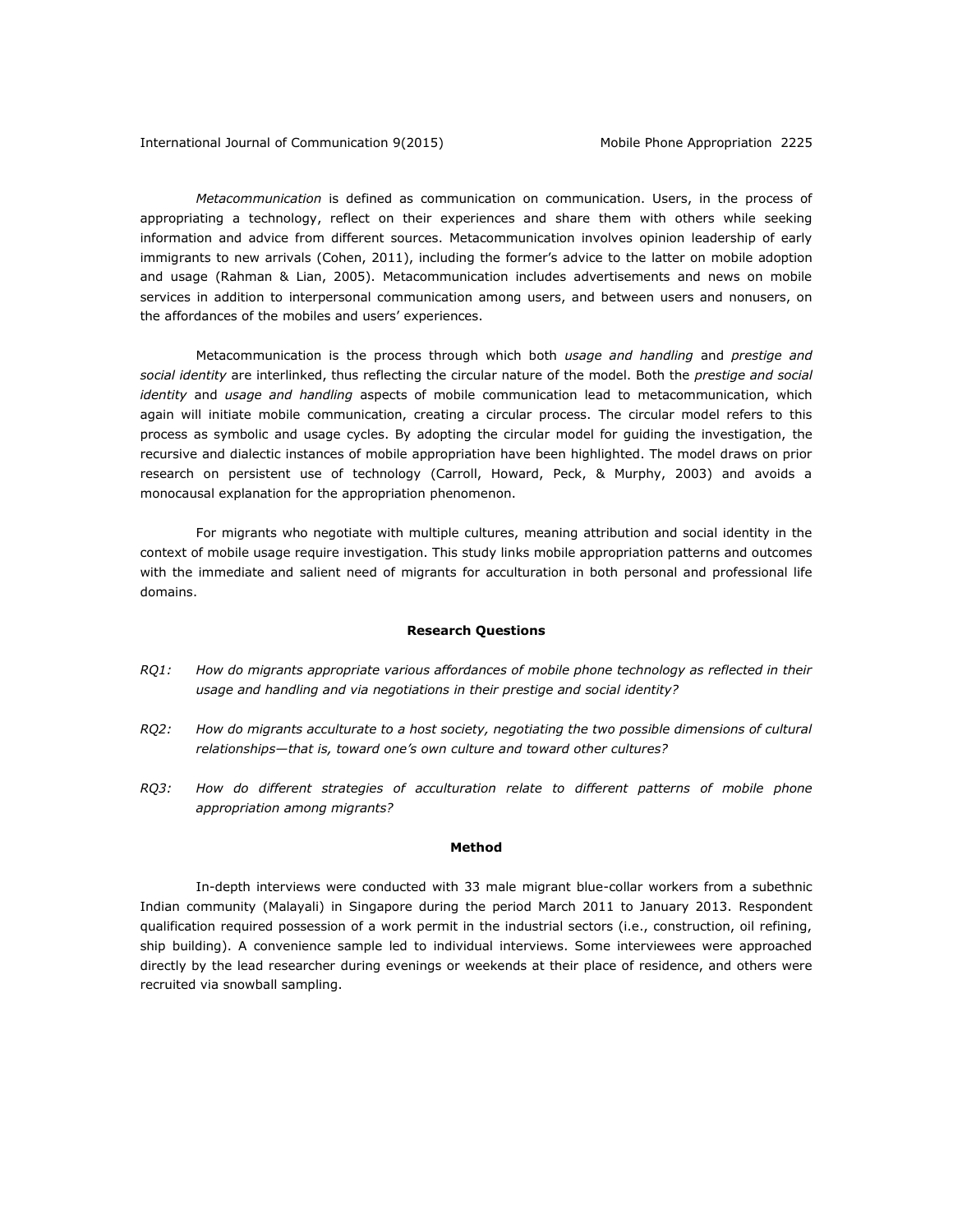Interviews conducted in Malayalam ranged between 20 and 30 minutes, with some respondents approached a second time for deeper investigation. Institutional Review Board standards of Nanyang Technological University related to privacy and confidentiality were followed. Written consent was obtained, and a modest honorarium (S\$5) was granted.

Respondents ranged in age from 23 to 50, with a mean of 29.1 years. Resident status in Singapore ranged from three months to nine years. Respondents' monthly earnings ranged from S\$500 to S\$2,000, with the majority (61%) earning between S\$500 and S\$999 (S\$1.34 equals about US\$1). Gross national income per capita in Singapore is US\$42,930 (World Bank, 2011); among the migrant workers under study, per capita income is less than US\$10,000. Unlike expatriate professionals, who have better economic entitlements and status privileges, the guest workers are not entitled to benefits leading to their naturalization to the country. On average, a worker spends between S\$200 and S\$300 on food and S\$150 for transport every month, and accommodation in dormitories run by contractors or in shared Housing Development Board flats is provided by the company. Medical benefits are only partial, and the early termination of an unfit worker's contract is legally sanctioned and widely practiced.

As guest workers, most of the respondents perceived their stay in Singapore, and previously in other foreign countries, as a phase in their life (the "migration phase"), spanning 5 to 20 years, during which they save for future with an intention to start a business or retire comfortably in their home country.<sup>2</sup>

The first part of the interview guide, based on the circular model, included questions on usage history: "For how long have you been using the mobile?" "How has your communication over mobiles to family, friends, and colleagues changed over time, especially during the migration phase?" and "What are the new skills you acquired over time in order to interact with newer and more sophisticated affordances of the mobile?"

The second part involved questions on usage and handling of the mobiles: "How has the mobile helped you maintain relationships with family and friends?" "How has the mobile helped you manage your life in the host society?" and "How do you use the mobile for pastime and distraction?"

The third part explored the prestige and social identity component related to mobile usage. Questions included, "Have you come across situations when you have been identified by others with a particular pattern of your mobile usage?" and "Has your mobile device helped increase your prestige among peers?"

 $\overline{a}$ 

 $2$  Migration scholars call this phenomenon "circular migration," wherein migrant workers return to their homeland after the end of a contract and return to the same host country or to a third country on another contract (Constant & Zimmermann, 2011; Rahman & Kiong, 2013). These renewal cycles continue several times, reflecting the circular nature of migration.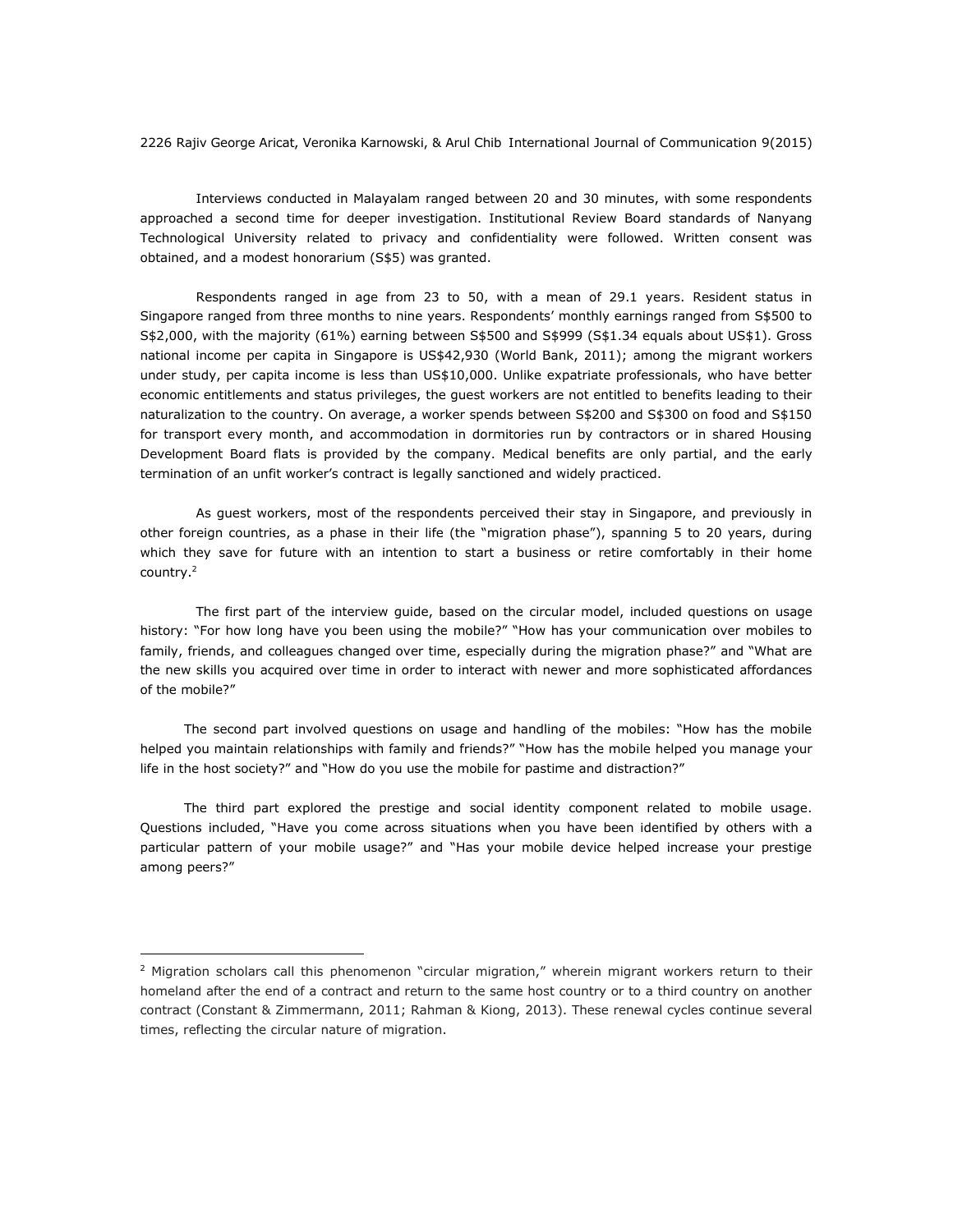## *Table 1. Mobile Appropriation and Acculturation Categories and Different Migrant Types' Fit to Each Category.*

|                                                                                            | Typologies                                                                    |                                                                                                        |                                                                                                                      |
|--------------------------------------------------------------------------------------------|-------------------------------------------------------------------------------|--------------------------------------------------------------------------------------------------------|----------------------------------------------------------------------------------------------------------------------|
| <b>Mobile appropriation</b><br>categories                                                  | <b>Culture</b><br>connoisseurs/<br>Convenience seeker,<br><b>Experimenter</b> | <b>Culturally petrified,</b><br><b>Tabula rasa</b>                                                     | Culture campaigner,<br><b>Group communicator</b>                                                                     |
| Functional use $1$                                                                         | Frequent; both feature<br>phones and<br>smartphones are used.                 | Frequent, but with<br>careful consideration of<br>cost. Low diffusion of<br>smartphones.               | Frequent; low-cost<br>messages widely used<br>to reach a group of<br>people.                                         |
| Symbolic use <sup>1</sup>                                                                  | Consider mobiles as<br>status symbols                                         | Gift mobiles to loved<br>ones                                                                          | No symbolic use<br>observed                                                                                          |
| Use of advanced features $1$                                                               | Frequent                                                                      | Seldom                                                                                                 | Seldom                                                                                                               |
| Cost considerations related<br>to mobile phone usage <sup>2</sup>                          | Average                                                                       | High                                                                                                   | Average                                                                                                              |
| Content of meta-<br>communication <sup>2</sup>                                             | Frequent deliberations<br>on what is new in the<br>mobile phone market        | On the look-out for<br>uncluttered information<br>in mediated spaces,<br>but also from friends         | Frequent deliberations<br>on the low-cost<br>methods available on<br>mobiles to<br>communicate with<br>group members |
| <b>Acculturation categories</b><br>Amount of communication<br>to home country <sup>1</sup> | High, but independent<br>of the communication<br>to host cultures             | High, at the expense of<br>sustained engagement<br>with the host cultures                              | High; news from home<br>country strengthen<br>cultural identity                                                      |
| Amount of communication<br>to members of dominant<br>host cultures <sup>1</sup>            | High, irrespective of<br>high amount of<br>communication to<br>home           | Low; engagement<br>restricted to<br>professional spaces<br>and to close friends<br>from other cultures | Low                                                                                                                  |
| Extent of relationship with<br>dominant host country<br>cultures <sup>1</sup>              | High                                                                          | Low                                                                                                    | Low                                                                                                                  |
| Identification with one's<br>own culture <sup>1</sup>                                      | Low                                                                           | Average                                                                                                | Very high                                                                                                            |
| Level of engagement with<br>co-ethnics in host country <sup>1</sup>                        | Average                                                                       | Average                                                                                                | Very high                                                                                                            |

<sup>1</sup>Predetermined categories

<sup>2</sup>Categories that emerged with data analysis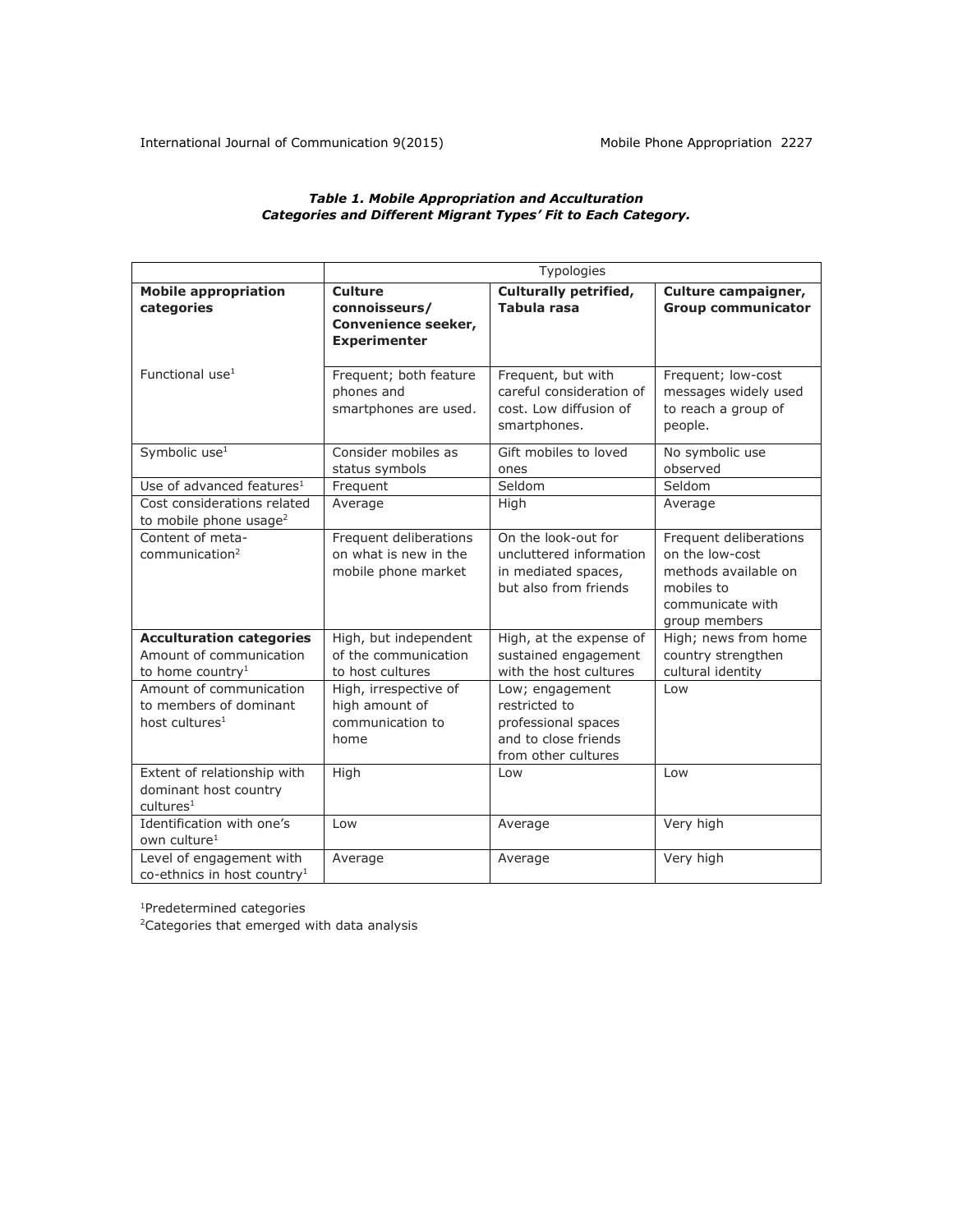The fourth part focused on metacommunication. Respondents were asked, "How and what do you communicate with others about your experience of using the mobile?" and "How have you come to know about mobile services in the host society?"

The fifth part explored the acculturation orientations of respondents based on the bidimensional model (Berry, 2005). Questions in this category included, "To what extent do you think you have adapted to the culture of Singapore?" "How does your relationship with the host communities in Singapore affect your identity as a Malayali and/or Indian?" "How do you maintain a bond with your family back home with the help of a mobile?" and "How much have you adapted to the multicultural workforce of your organization?"

All interviews were conducted in Malayalam, the shared mother tongue between the lead researcher and the respondents. Recorded interviews were translated to English by the lead researcher and transcribed and coded on the basis of theorized categories. Categories were also allowed to emerge as the data analysis work progressed (see Table 1). Any meaningful sentence or phrase related to the topic and theoretical frame of the study was chosen to be coded. All authors agreed on the codes, although a few excerpts had to be recoded in multiple categories and some codes had to be renamed by expanding or narrowing their scope. Thematic analyses (Creswell, 2007) revealed technology appropriation patterns that fitted the circular model and the links between acculturation strategies and patterns of mobile appropriation.

#### **Findings**

The investigation based on the circular model and on the pluralistic-typological acculturation framework revealed several mobile user types and acculturation patterns. We propose first an appropriation typology, followed by an acculturation typology. These appropriation-acculturation typologies are described theoretically under the rubric of *usage and handling*, *prestige and social identity*, *metacommunication*, and *relating to host and home cultures*. Neither proposed typology constitutes mutually exclusive categories; rather, these personifications are dominant traits observed in the respondents to various degrees. The attempt here is not to associate any single individual's way of mobile appropriation with his acculturation but to assume a narrative approach to cultural evaluation, telling a situated story about technology use and acculturation in general (Mantovani, 2012).

# *Typology of Appropriation*

After analyzing the data, four categories, or traits, of mobile appropriation were identified: the *convenience seeker*, the *experimenter*, the *group communicator*, and the *tabula rasa*.

The *convenience seeker* compares the functionalities of the mobile phone with other mediums and holds an informed opinion on what to appropriate and what not to appropriate. In a different social context in Wirth et al. (2008), these users are called "everyday-life-managers," who "emphasize the pragmatic usage dimensions of 'control' and 'management of everyday life'" (p. 608). Some respondents had separate mobiles for personal and work-related use. Respondents differentiated between a basic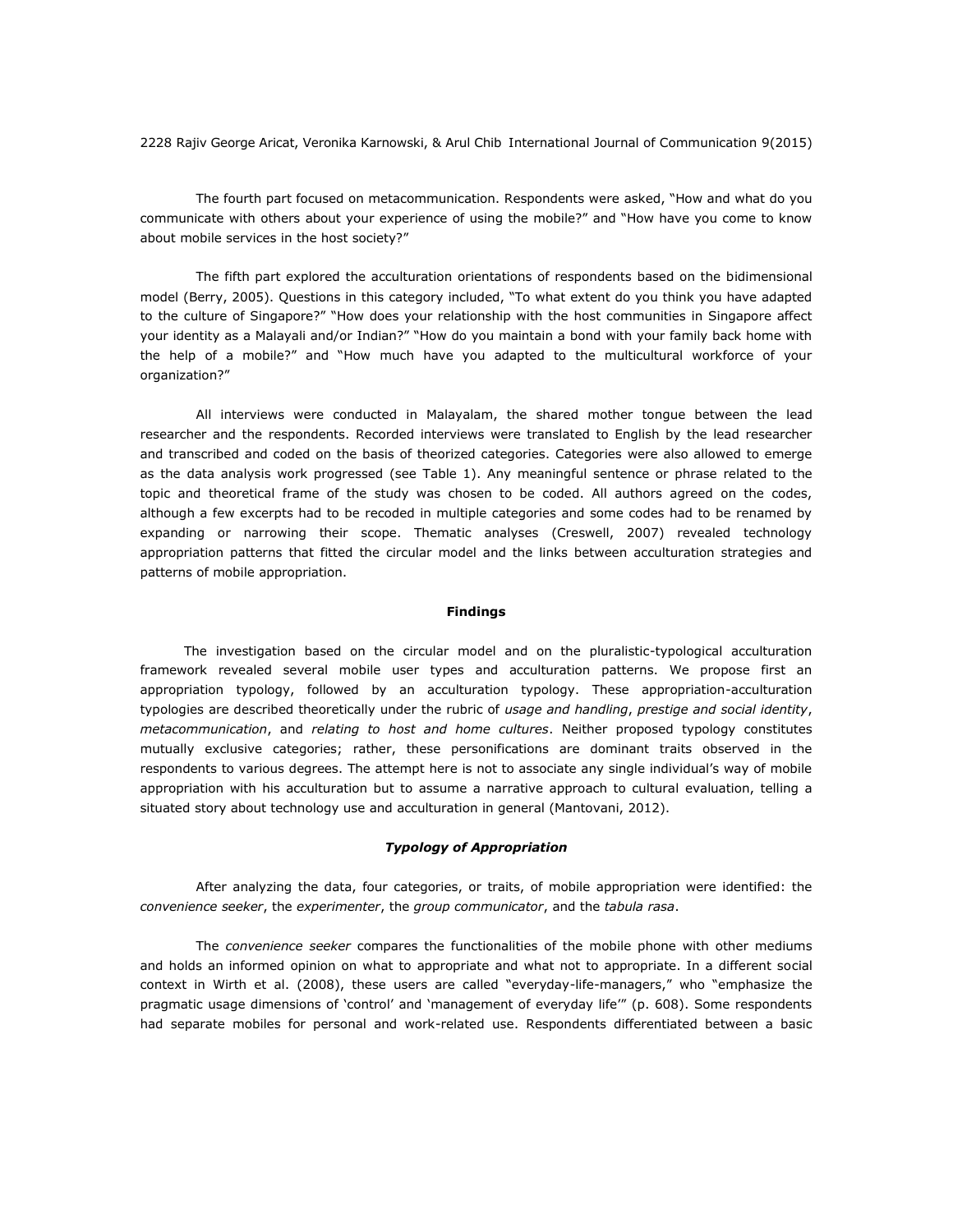handset meant for rough use at a work site and an advanced handset for relaxation, influencing their usage and handling of the device(s). The latter was left in their rooms under safe conditions during the workday, only to be used in the evenings for accessing entertainment content.

I have two mobiles . . . normally I carry only my normal mobile phone. Every day I bring this one to the work site. But the other one I . . . always keep in my room. After I return from work, I listen to songs, play games, sometimes use the Internet . . . that one is touch screen . . . sometimes, while working, the phone can drop.

Rough usage of a mobile device suggests use in conditions such as a construction work site or a welding pit, but it also implies a cheap mobile device that can used with little care. Such a low-cost mobile has little emotional value and is evaluated only on the basis of material worth, demonstrating how the symbolic cycle is linked with the usage cycle of the circular model.

The symbolic effects of mobiles on convenience seekers were not projected to the outside world in terms of individual exhibition. Convenience seekers were uninterested in praise or criticism by friends with regard to mobile devices. Instead, satisfaction of their basic utilitarian needs was paramount; additional qualities were superfluous. The aesthetic qualities of mobiles—for example, as a fashion accessory—did not appeal to convenience seekers. They remained apathetic about the aesthetics of the phone, paying attention only to its functionality.

I have never thought of buying an advanced model mobile phone just because it's fashionable. I use Internet calling on a laptop [in addition to normal mobile calling], and it is sufficient for my needs.

Convenience seekers found Internet browsing on mobiles tedious, and thus avoided using the functionality on the phone altogether. Instead, they accessed the Internet on personal computers, a less cumbersome exercise. Convenience seekers were self-aware of their nonappropriation, rationalizing their nonuse by raising concerns of time, lack of motivation, and other internal and external factors.

I had that facility [mobile Internet] earlier. But I'm actually not interested in doing that. . . . I mainly avoid it in my room because I'll be engaged in other tasks, like cooking, dish-washing and many other kinds of work.

I don't use the Internet on my mobile phone. There hasn't arisen such a need for me. . . . I know how to do it, but I don't feel there is a need. Firstly, it is small screen . . . then I have the laptop now. So, since I have this facility already, there is no need.

The personal mobile was the single life organizational tool for convenience seekers. In addition to personal calls, mobiles were used in professional situations. Convenience seekers widely used the alarm functionality on their device to maintain punctuality. This allowed them to wake up early to catch the tightly scheduled company transport vehicle.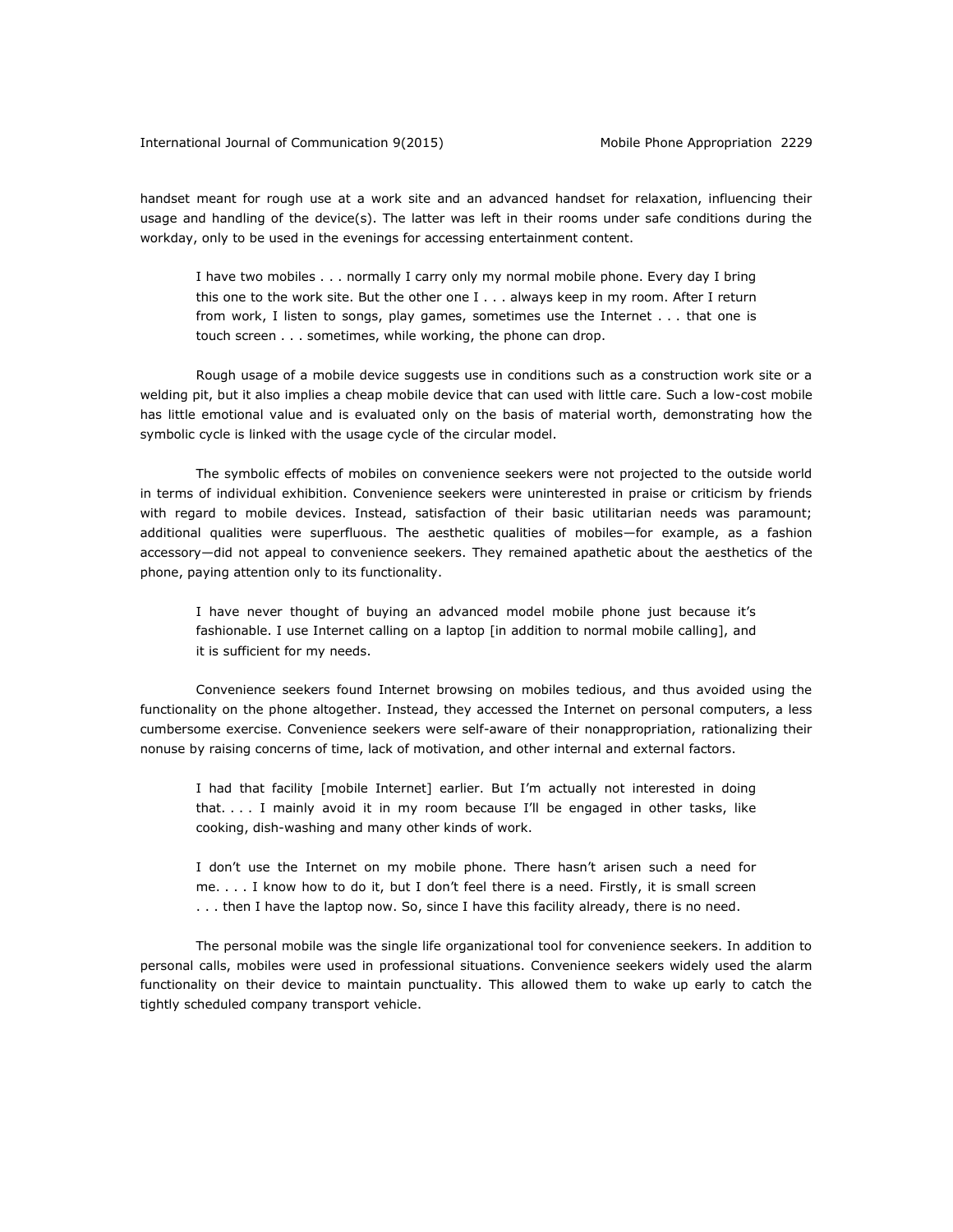The mobile phone helps me to be more punctual. . . . I wake up in the morning after setting the alarm in my mobile phone. In India also I used to do this.

I have to travel fifteen to twenty minutes to reach the work site . . . during that time, I listen to songs . . . FM radio only rarely. I have my own collection . . . favorite songs downloaded.

Convenience seekers share the characteristics of a *bricoleur* in cultural anthropology (Lévi-Strauss, 1966), to whom the task at hand is more important than the tools used for solving it. Thus, mobiles were used to pass time during lull periods at work or commuting. Likewise, since the mobiles provided the easiest way to set an alarm, it invariably got used.

In fact, all the respondents in the study shared traits of convenience-seeking behavior when it came to mobile costs. All respondents balanced the intensity and frequency of use with cost considerations. They carefully aligned the expense for day-to-day mobile phone use with their monthly earnings. Expenditure was prioritized for international prepaid calls, whereas local in-country calls came as virtually free accompaniments. As a result of bulk discounts for international calling, respondents rejected incoming calls originating from their home country and preferred to dial the number back. This eventually led to the "beeping" phenomenon of missed calls (Donner, 2007) from family and friends in India.

At work sites where mobile usage was prohibited, a unique modality of use of mobiles was observed: Workers kept personal mobiles inside their lockers, often switched to silent mode, and checked for calls during breaks or after work. Thus, long mobile-free periods were preceded or followed by intense mobile communication. Although all patterns of mobile appropriation observed among migrants were germane to other users, the usage patterns arising out of price consciousness; the differentiation between rough use and romantic use; the practices of beeping, rejecting, and calling back; and the use of mobiles as alarms and music players had greater meaning and relevance among migrant workers. The specific context of migration—of living away from family and long work-hours in multicultural teams—has determined these appropriation patterns.

The second type, *experimenters,* are positive skeptics who have mastered the common mobile functionalities and have embarked on exploring advanced and unique functionalities. The exploration of unique uses is usually self-motivated, with a primary aim to master the technology as a means to address personal failings.

If I plan to take the exam next time, they [the education authority] instructed me to write with a proper grasp of meaning and understanding the grammar well. . . . [So] I downloaded an English-Malayalam dictionary into my computer. There are two software [apps]. . . . But the industrial words are not there in either of them. But in Apple phone there is software . . . for all words.

Although experimenters were active mobile users, they differed from the "obtrusive multi-users" characterized by Wirth et al. (2008), who "disregard those in the immediate surrounding" (p. 607).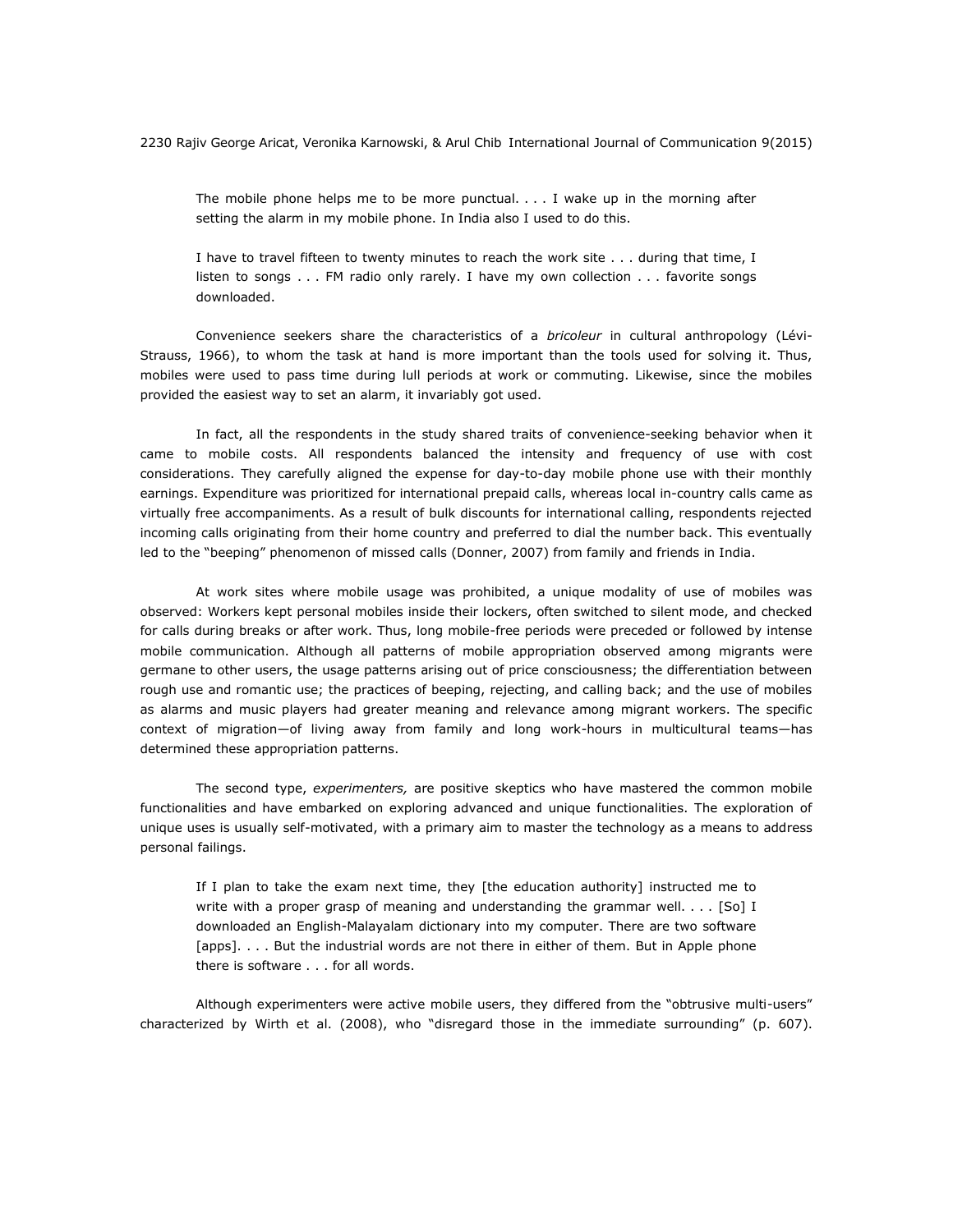Experimenters acted as opinion leaders, passing on their technical knowledge to peers. As a result, having achieved mobile "wizardry" status for themselves in the community, experimenters were approached by others.

There is one software, if you download that software, then whatever you want to read, whether Malayalam or Tamil [Indian languages], you can read that. Sometimes, I do it for others . . . whatever software they need, I download it for them. When he sees that in his phone, he is surprised and happy.

Experimenters' prestige and social identity in social life is thus intricately linked with their knowledge and practices of mobile usage and handling. Successful improvisations of friends' mobiles helped them gain the status of opinion leaders. However, experimentation was found to have a spiraling effect: Initial success in learning led to greater investments and risk taking. Experimenters overcame their marginalized existence by systematically appropriating mobiles, relying less on "thinking of making money [always]" and instead concentrating on learning.

I plan to buy an advanced model. I'm definitely confident of using the Internet on such phones to fruitful purposes.

Overenthusiasm in experimentation sometimes metamorphosed into overindulgence. Experimenters were interested not only in goal-oriented, message-heavy communication but "raw engagements with entertainment-oriented and social content" (Arora & Rangaswamy, 2013, p. 900). The senior workers in the sample had reservations about the problematic behavior of experimenters, who slacked off at work and risked being victims of work-site accidents.

Only a few senior people like us have been given permission by the company to use mobile phones. . . . It's not calling that is the problem . . . today's camera phone and other features create a lot of problems. Employees become increasingly inattentive toward work . . . people sitting on scaffolds and other high-rise stands, watching movies, listening to songs.

On the other hand, opinions were generated on what kind of mobile usage behooved an ideal worker who was properly attuned to the work environment. Metacommunication linked the usage and symbolic cycles in a perpetual balance of argumentation.

When there is an accident  $\ldots$  say, fire, one [a worker] will not recognize the siren if he's sitting and listening to a song. . . . It's always better not to use mobile phones in dangerous work sites . . . our company has rules. I think it's good.

The third type, *group communicators,* reach out to groups of people swiftly and cost-effectively. This category includes recipients of group communication, most commonly observed as texting, in addition to the senders. Group communicators were regularly in touch with several people in both their host and home cultures, related to both work and personal life.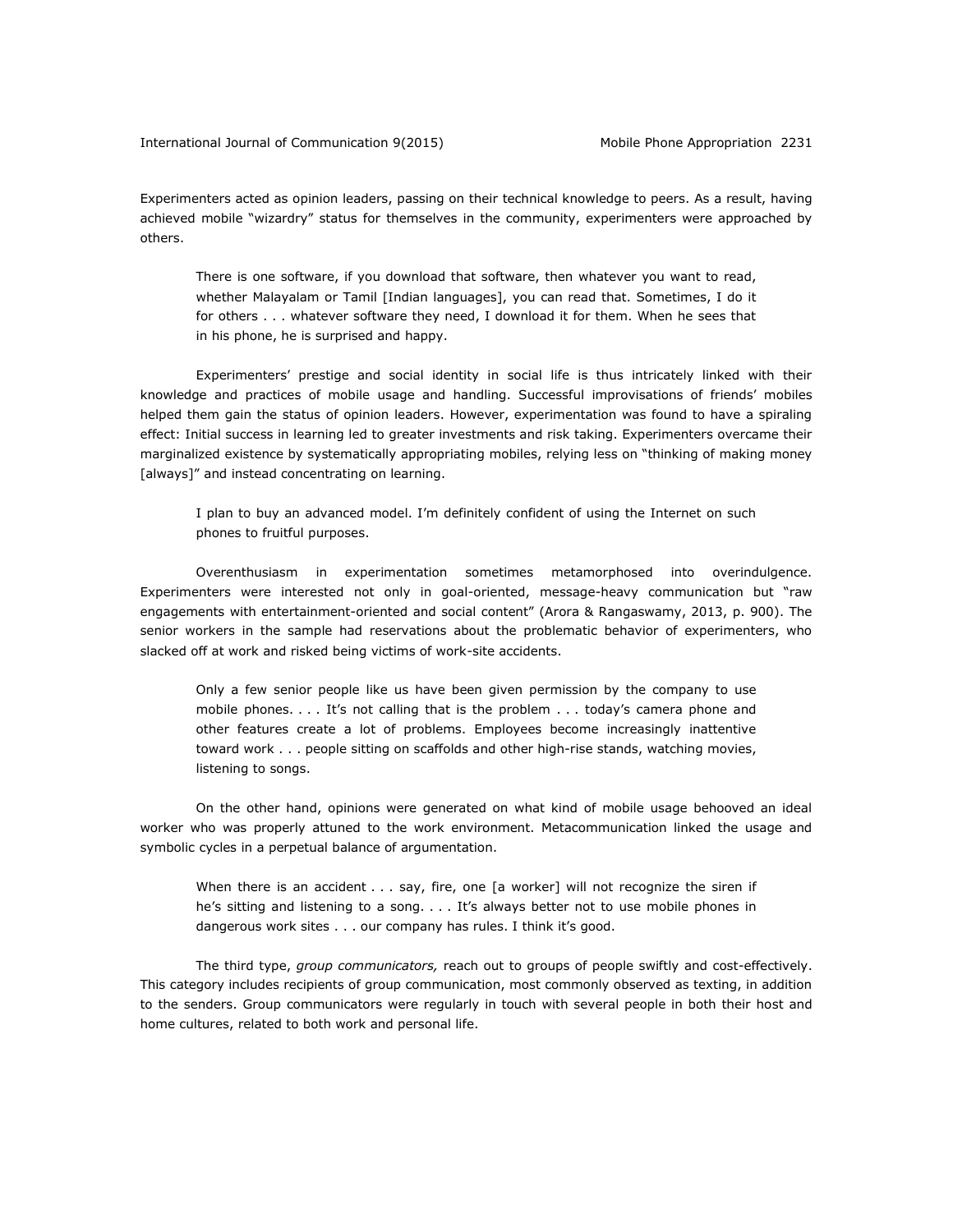I call around twenty people regularly, all my family members, my sister, relatives and friends. I have around forty-something friends in Singapore . . . no, not only Indian, but Bangladeshi, Burmese, etc.

Group communicators often assumed leadership roles in work organizations or social congregations bound together by ethnicity, politics, or religion.

Our organization's main [channel] is message. Message for prayer meetings on every Thursday. . . . Then there is night vigil, on a monthly basis . . . in a single month there would be more than 1,000 messages sent to different people. How many people can you call and intimate about the event? On the other hand, messaging is free here, isn't it  $\dots$ simultaneous sending. Put the numbers in the distribution list, press 'send'.

Those with an active political past kept detailed track of national political events and made active interventions through mobile calling, from vote canvassing to giving strategic directions to their coparty workers. In addition to receiving information on party activities, these migrants also do virtual canvassing over the mobiles at the time of elections (Aricat, 2015b).

One person [a candidate in an election] in my village called me and requested me to help him. Since I knew him from the past, even above politics, I tried to influence people at the time of elections using my mobile phone. . . . Specifically, I called my friends [in India] who would listen to me and asked them to help him [in the elections].

The fourth category, the *tabula rasa,* is based on a key concept in behaviorism that states that the human mind is like a blank slate at birth. How humans interact with the world throughout their life is determined by what is incrementally added to the slate over a lifetime. Tabula rasa mobile users were content with their original low-end mobile. They learned basic mobile skills from others with some difficulty and had no interest to explore functionalities themselves. The tabula rasa had limited needs of communication, which were being fulfilled by voice calls and texting, and other common functionalities such as the camera and music player. The advanced functionalities of the mobile were beyond their reach. In contrast to *experimenters'* technology obsession, the tabula rasa were led by a desire for an uncluttered mind. They used mobile phones regularly as if for the first time, constantly returning to the basics, careful in pressing buttons and thinking twice before proceeding from one screen to the next.

I've no such desire [of accessing the Internet on mobiles] . . . no thoughts of doing that. Because there is no need for that. . . . They're calling me if required, and everything is going well. So no such desires. Whatever is happening is because of God's grace.

Cost considerations determined how the tabula rasa evaluated the emerging mobile market. Respondents recalled desisting from mobile Internet browsing or sometimes limited its use for fear of making a dent in their credit balance.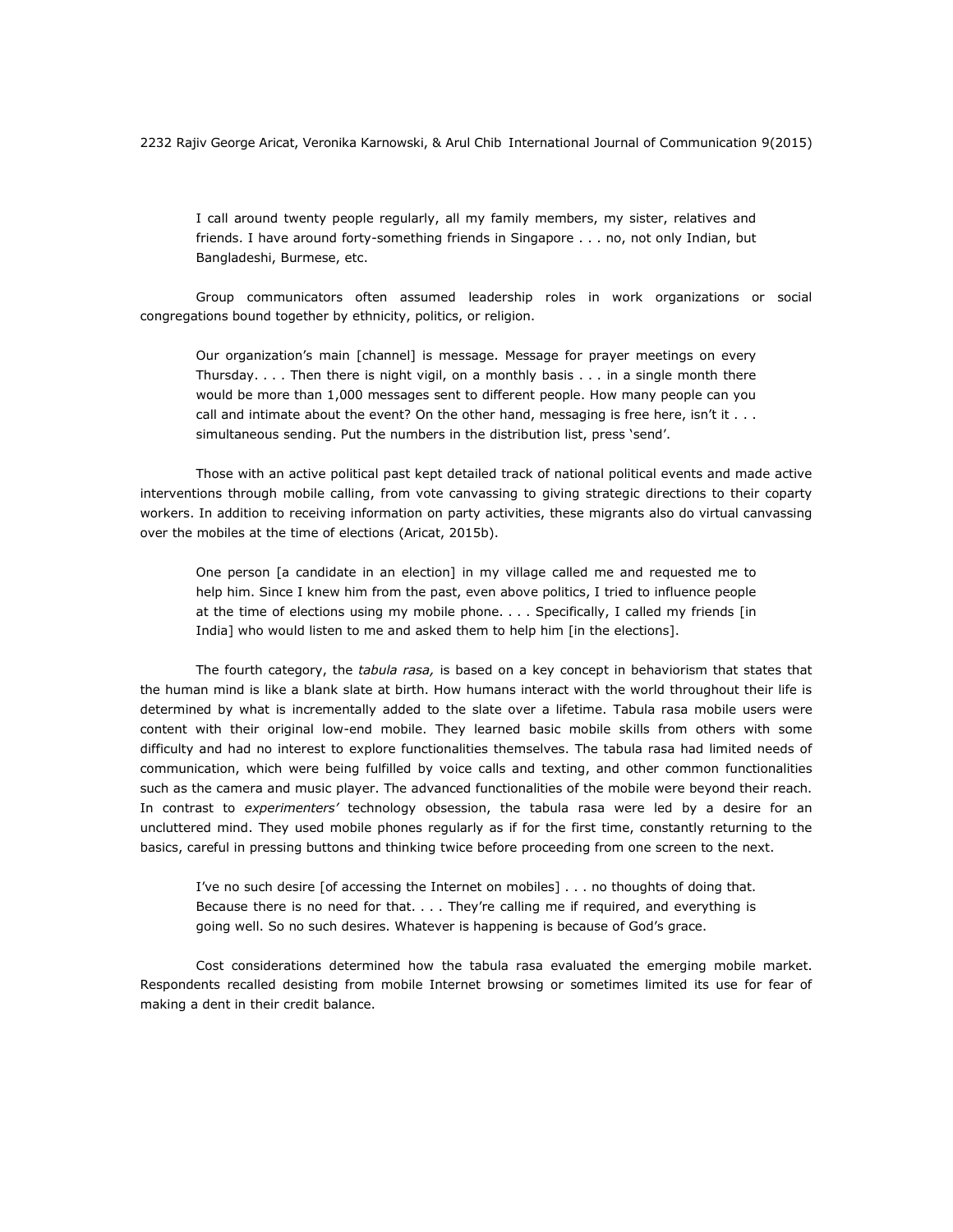The mobile phone is used here mainly to call home. Then I call my friends here. . . . When we called home a few years back, we could get only a small amount of time, that was in 2004 . . . the call charge was high. It was in the last two to three years that the charges decreased.

My calls to home have definitely increased over these years . . . mainly because call cost has come down.

Lack of enthusiasm to move on to advanced uses of the mobile is characteristic of this user type. This "laggardness" is usually learned and internalized, exacerbated by limited financial resources.

I would like to buy an advanced mobile phone to listen to songs in good-quality sound, camera with good clarity. But since my salary is less. . . . My present mobile phone has a camera, but it doesn't have that much clarity. Other features that I intend to use? No, nothing particular [dismisses any chance of learning to access the Internet on his mobile].

The tabula rasa had a modest method of gaining social identity and prestige by frequently gifting mobile handsets to family and friends back home. This practice was in stark contrast to that practiced by experimenters, who gained prestige among peers after following the arduous route of learning, exploring, and imparting technical knowledge, and also to convenience seekers, who asserted self-dignity by finding utilitarian solutions to their communication needs. Being agnostic toward advanced features, the tabula rasa sent home minimally used smart phones, contenting themselves with the next available model.

[I've changed my mobile handset] so many times . . . approximately eight to ten times [in seven years]. . . . The reason is that when there arises a requirement of a mobile phone in our place [among my relatives], I buy it here and send it to them. . . . Yes, a mobile phone is a gift.

Such gifts cemented tabula rasa's affectionate ties with the home culture.

I gave her [my wife] the phone after our engagement. . . . it was a good model, with camera, video, etc. After marriage I presented her another mobile handset, and recently another one . . . total of three.

#### *Typology of Acculturation and Links to Appropriation Typology*

Three acculturation patterns were observed in terms of how respondents related to the host culture and how they maintained their own cultural identity and preferences. The proposed typology includes the *culture campaigner*, the *culture connoisseur*, and the *culturally petrified*. This section establishes the links between the acculturation typology and the typology of mobile appropriation.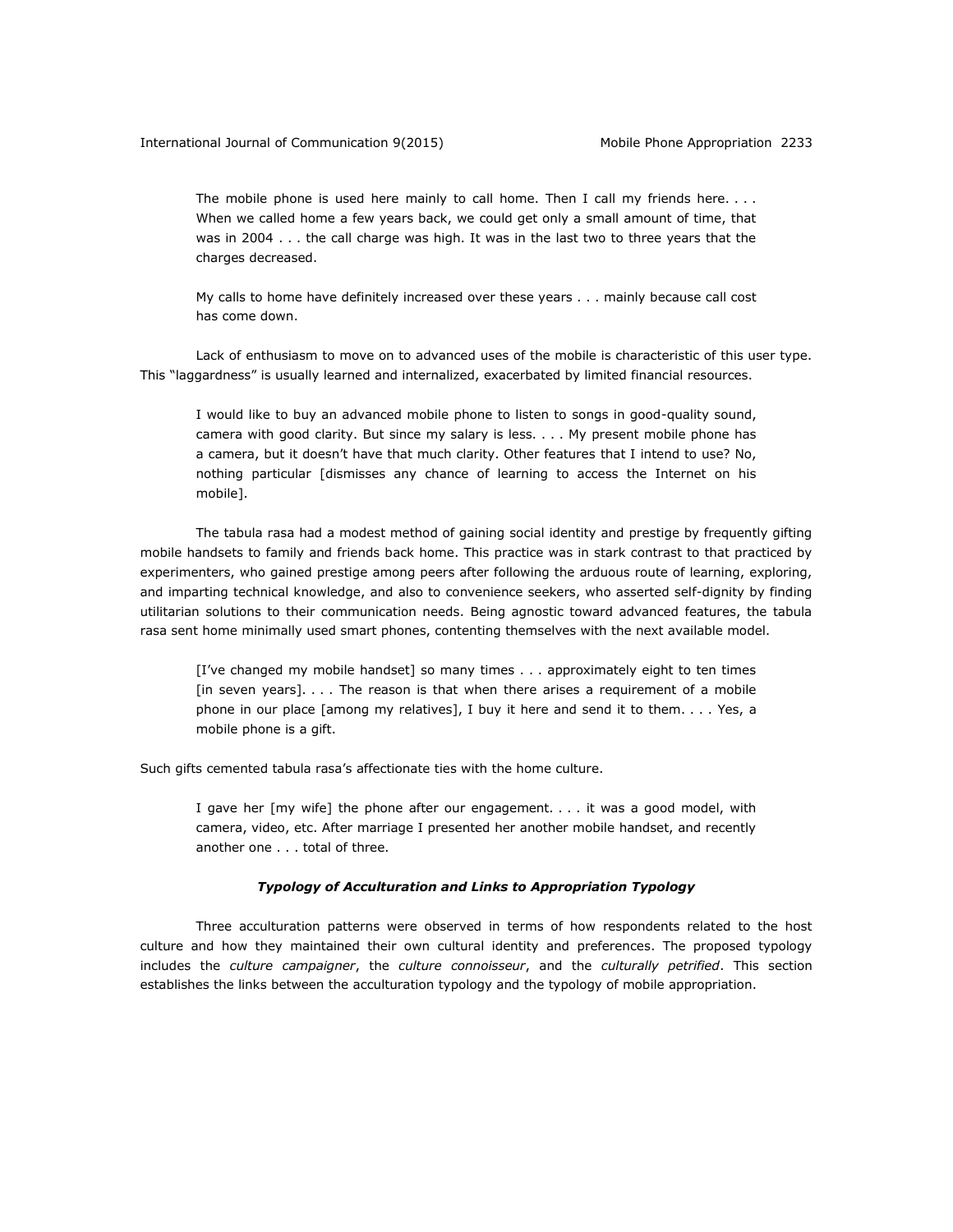*Culture campaigners* were specialized opinion leaders in the area of current cultural products from their home culture. They regularly promoted the ethos of their own culture, both actively and passively. They took the initiative to share culturally specific news with their fellow migrants, occasionally inviting others to take part in cultural programs.

I volunteered for social activities. Programs related to Onam [a regional festival of the community] . . . to the Malayali Association. We have gone to Yishun, earlier. Then to Timah . . . all part of Malayali cultural festivals.

The regular campaigning for home culture alleviated apprehension about loss of cultural identity due to international migration. Most cultural campaigners joined ethnic, religious, or cultural organizations where their unique bonds could be asserted in interaction with similar individuals. Since respondents were from Kerala, a state with a higher than the national average literacy level and media density (Census India, 2011), culture campaigners had the human capital to use various affordances of mobile devices to access news.

Now I've the opportunity to read up to four Malayalam newspapers on my mobile phone. Print newspaper copies are limited . . . only three reach here, in the shop below our dormitory. Those are high in demand, we don't usually get it. But I read the newspapers on my mobile.

Culture campaigners were likely to adopt the appropriation pattern of group communication, since their main objective was to link with as many coethnics as possible in the least amount of time. However, the converse was not true; group communicators were not necessarily culture campaigners. Group communicators belonging to religious and social groups were not interested in secular expressions of culture. In such cases, group communicators acted merely as opinion leaders propounding religious or moral causes. At the same time, even religious communicators among the respondents may be treated as culture campaigners if the word *culture* is interpreted as encapsulating communal and moral causes.

The second group, *culture connoisseurs*, closely observed the details of cultural life within their immediate environment. Unlike their fellow migrants, culture connoisseurs showed little interest in the mainstream evaluations of local cultural expressions. Instead, they focused on the richness of human agency, appreciating the sociohistorical processes that constituted the cultural practices in Singapore. Hence, in relating to other cultures in the host society, culture connoisseurs made reasoned judgments about unfamiliar cultural practices.

I have traveled and worked in four to five Gulf [Middle East] countries. Compared to them, the culture here is good. Primarily, we have a strong law and order system here. At the very least, at any time, without fearing anyone, we can go to any place and come back.

Culture connoisseurs, compared to the relative isolation of culture campaigners, established and maintained contact with migrant friends from different countries as they coexisted in Singapore. To do so,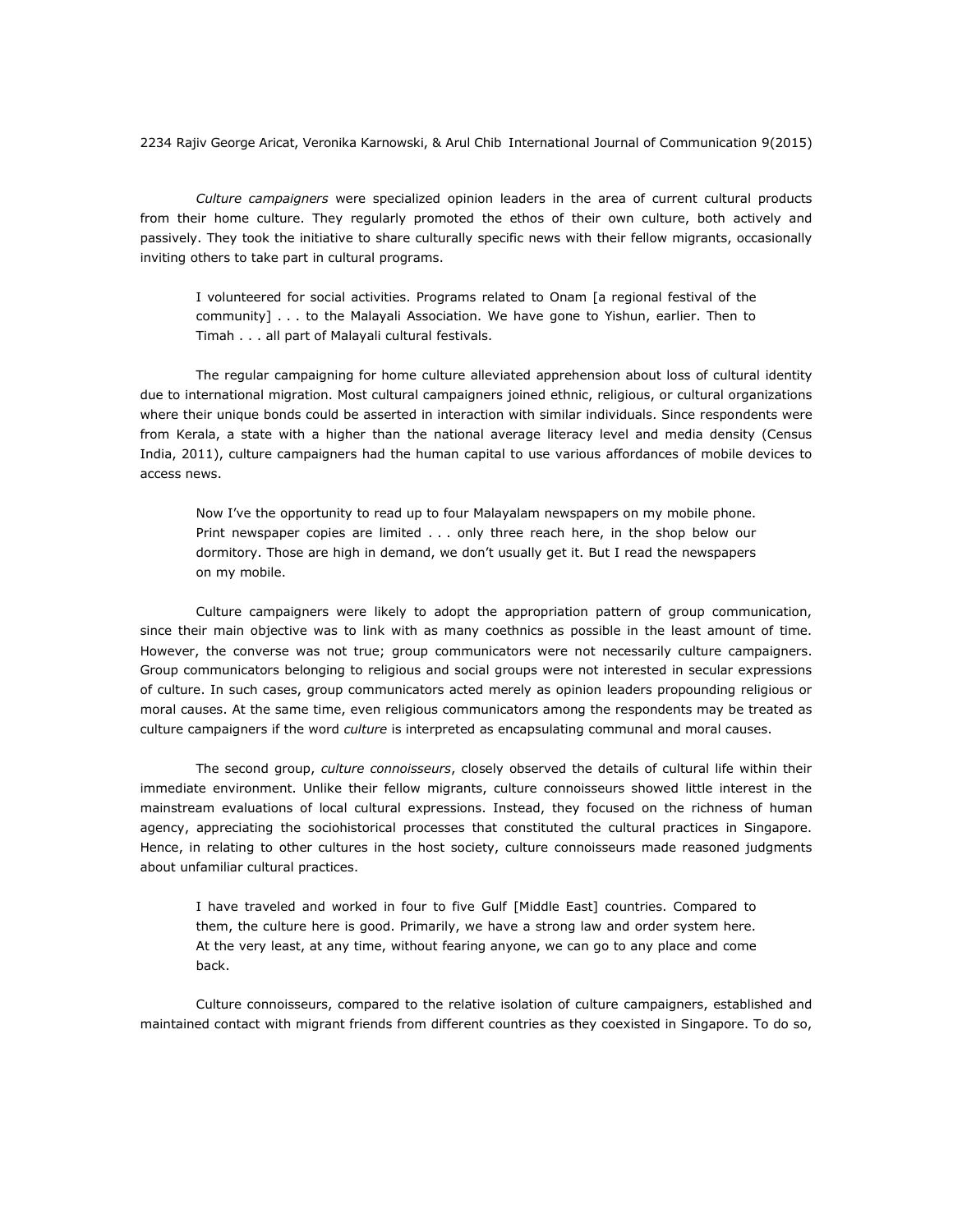they took advantage of prepaid international calling cards that offered local in-country calls that were mainly free.

I have a few friends from Myanmar and Thailand. Also from Malaysia and Philippines. Two days back, my friend went to the hospital . . . some chest problem. This morning I called him. He was hospitalized for three days. . . . We work in the same work site. . . . I inquired about his health when I called.

Almost all respondents plan to return to India upon achieving established financial targets. However, culture connoisseurs were taking advantage of their time in Singapore by making an effort to get to know the host culture. An increase in mobile communication with family members and friends in India had not hindered their cultural education during the period of migration.

It's true that the cost of calling decreased . . . when I call my friends in India, my attachment [with them] has increased. But it need not necessarily weaken our link with the culture here, we're always learning the procedures here, aren't we? We're here . . . we meet many people as we go places . . . we get to know them . . . through all this we're able to understand the procedures of this place.

The diverse usages of mobiles were topics for gossip and the creation of urban legends, as were portrayals of mobiles in advertisements. Culture connoisseurs engaged in metacommunication about the cultural trends relating to technology use, often ascribing an objective vantage point for their own subjective self.

Mobile phone diffusion is all good. But have you noticed the problem here? No one, no girl will look at your face when you travel in a bus . . . everyone is looking at the screens of their mobile phones.

Convenience seekers and experimenters were connoisseurs of culture. As technology-savvy people with informed opinions about the different mobile functionalities available, these appropriation types embodied the positive side of material reality and disregarded the contradictions of experiences inherent in a clash of cultures. For them, what was immediately present required attention and cognition, and what could provide more comfort in real life mattered the most—both in the context of culture and in the context of technology.

I'm trying to get into a better job  $\ldots$  [in the religious organization] I can get introduced to many Malayali friends . . . from different professions. With them I inquire whether there is a good chance. I also ask them their situations: "How do you work?" "How comfortable is your accommodation?" These dormitories confine us . . . only if we get out and talk to people can we know other things . . . mobile calling, social media, everything becomes important.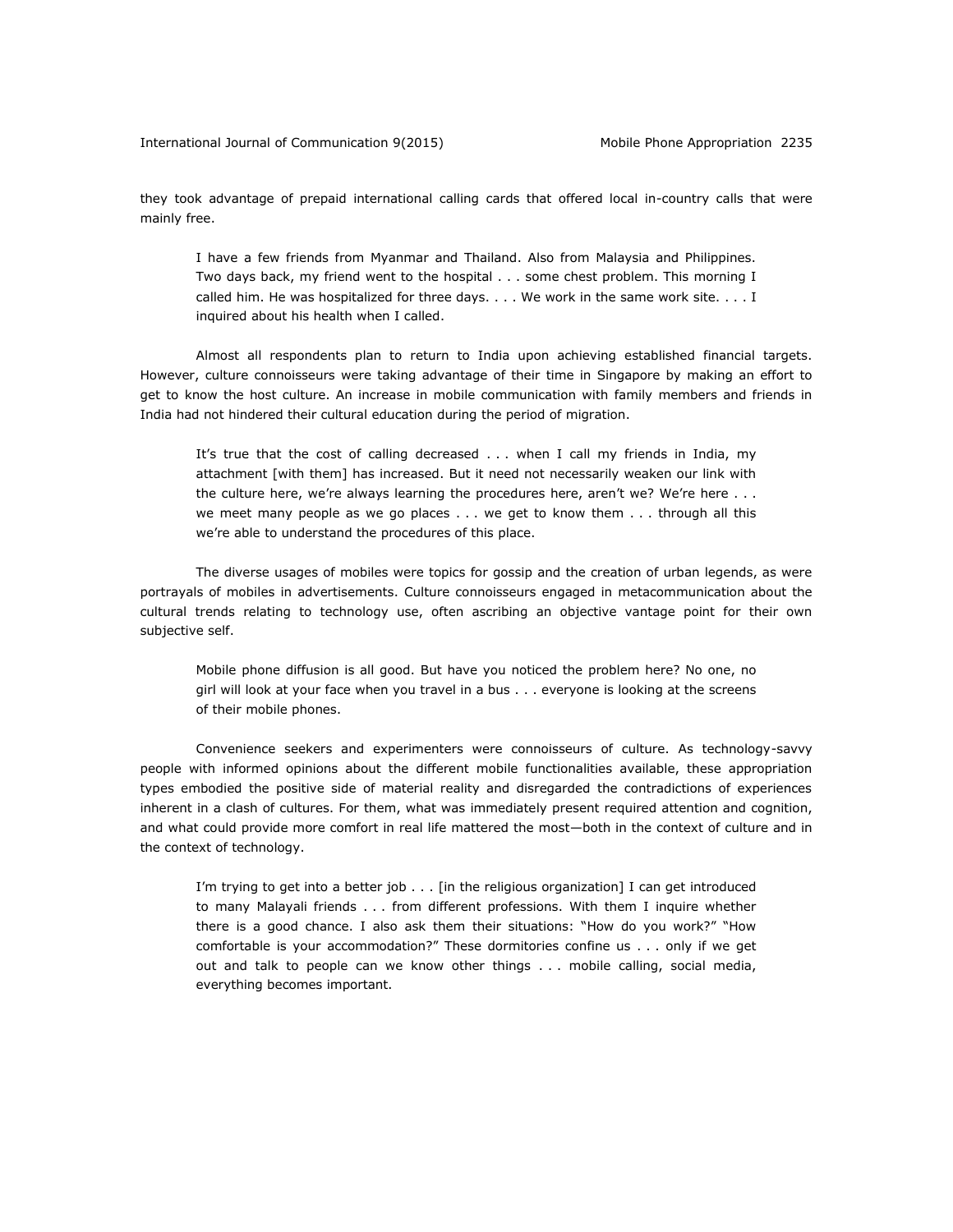These respondents had the underlying objective of career advancement as they related to coethnics or to members of other communities; the mobile phone was a positive supplement that helped them achieve this objective. These respondents used mobiles to actively seek social and cultural interactions in the local milieu and share their experiences with their home networks.

I volunteer at an old-age home. . . . No, not only for Indians, but for the elderly from other races also. It's a branch of a charity mission from Kerala . . . there are many inhabitants—around sixty. When in India, I had been active in this mission. I came here, I inquired about it. . . . I go there on weekly off days. My mobile phone helps to spread the word.

The third group, the *culturally petrified*, did not engage in a critical evaluation of other cultures, basing their disregard on an established and unquestioning preference for their own culture. They held strong opinions about certain aspects of cultural life, such as the status of women in society and the perils of alcohol consumption. Other cultures were evaluated based on these selective areas rather than taking culture in its totality or investigating the intricacies of the issues. Culture became the primary area of contestation that threw open challenges, as "everything was freely allowed." Once the culturally petrified took exception to any single cultural aspect, they completely distanced themselves from that culture. These respondents replied with a categorical *no* about the possibility of settling permanently in Singapore due to a handful of objectionable cultural behaviors or practices observed in the host society.

[The culture here], it's very different. It doesn't go along with my culture.

When talking about Singaporean culture . . . I don't like it. When comparing the culture we've in India and here . . . you see we've a good family atmosphere in India. I don't see the same here.

The culturally petrified spoke highly of the host country on matters related to technological advancement, maintenance of law and order, and safety measures adopted at work sites, but most of them did not see themselves continuing in the country for long.

I'm not interested in staying in Singapore for long-term . . . no, no, no. Earn money and leave, that's all. In my view, another two years, maximum. Yes, that's all. I'll settle in Kerala.

The culturally petrified engaged in metacommunication about local mobile usage patterns. However, unlike the culture connoisseurs' investigation of local culture, the culturally petrified did so to reinforce their prejudices. Metacommunication allowed for derived meanings, which eventually helped them to not only to form an opinion about the host society but situate their own position vis-à-vis the new culture. Metacommunication is not an objective, value-free description that is to be taken for its truth value. Instead, it is often the opinion of users and nonusers of the technology—in this case, the mobile phones. While metacommunication in news stories has the approval of professional gatekeepers, metacommunication as revealed in day-to-day gossip, swearing, and reflections of users is loaded with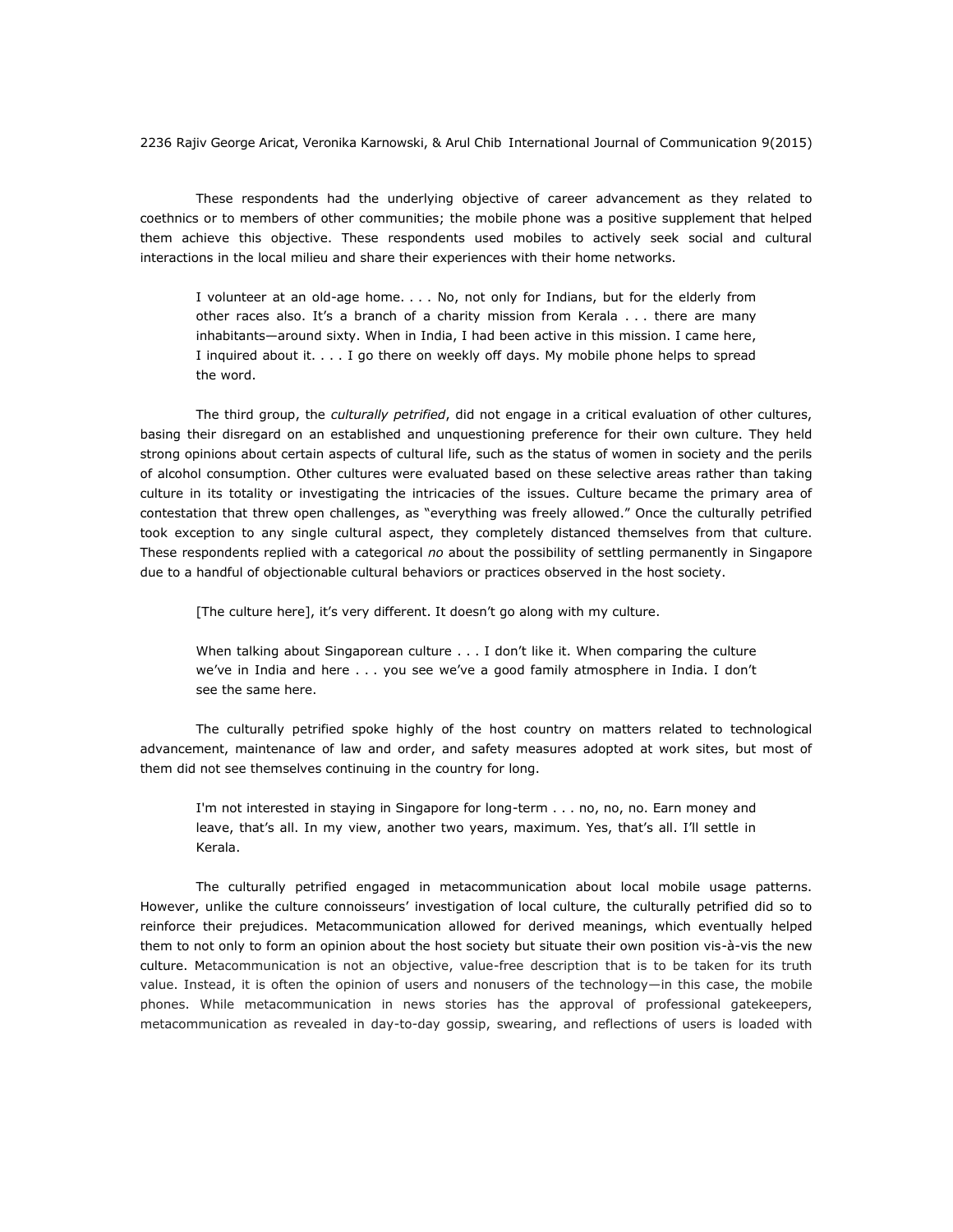sentiments of their cultural affinity and entrenched cultural values. A respondent who had been closely observing trends in smart-phone adoption, thus, did not hide his frustration about not having a smart phone for himself when he made a sweeping generalization on what was happening around him.

When the iPhone was launched . . . girls camped in front of the retail shop throughout the night to book one piece for them. The next day's newspaper carried this photograph . . . iPhone is a craze here.

The tabula rasa were likely to exhibit traces of the culturally petrified character. They found cultural learning as tedious as learning new mobile functionalities. The cultural personality trait that was averse to both a higher level of appropriation and cultural learning allowed little space for negotiation. Meaningful engagement with the local culture was, therefore, rare. The following quote is from a semiskilled worker (a heavy motor vehicle driver) who has been with a single company in Singapore for 19 years. Although his pay and visa status allowed him to accommodate his family in the host country, he avoided the prospect because he did not want his children to grow up in this culture.

I've never tried to get a PR [permanent resident status] in this country. The life here is mechanical. Both the husband and wife work; one cannot take rest beyond the time allowed. In our countryside [in India] we have great freedom, life is relaxed. My family wife, children and parents—come here on visiting visas. We go around and enjoy. I have earned a fortune from Singapore. But beyond that, settling here is out of question.

### **Discussion and Conclusion**

The study evaluated the acculturation orientations of low-skilled migrant workers belonging to an Indian community in Singapore and adopted the circular model to explain the migrants' appropriation of mobile phone technology. Three components of the circular model*—usage and handling, prestige and social identity*, and *metacommunication—*helped explain appropriation, and two dimensions of the pluralistic-typological approach*—*retaining one's cultural identity and relating to other cultures*—*helped explain acculturation.

The four types of mobile phone users were *convenience seekers, experimenters, group communicators*, and *tabula rasa*; the three acculturation types that were identified on the basis of migrants' affinity toward their own culture as well as their relationship with other cultures were *culture campaigner, culture connoisseur*, and *culturally petrified*. The analysis also led to the linking of appropriation types with the acculturation types: *Culture campaigners* tended to be *group communicators*, whereas *convenience seekers* and *experimenters* were driven by material conditions of culture and were mostly *connoisseurs of culture*. The *tabula rasa* were characterized by a lackadaisical attitude with little need for innovation, and hence were also *culturally petrified* in their approach to acculturation. The findings, however, do not suggest any causal relationships between migrant acculturation and mobile appropriation.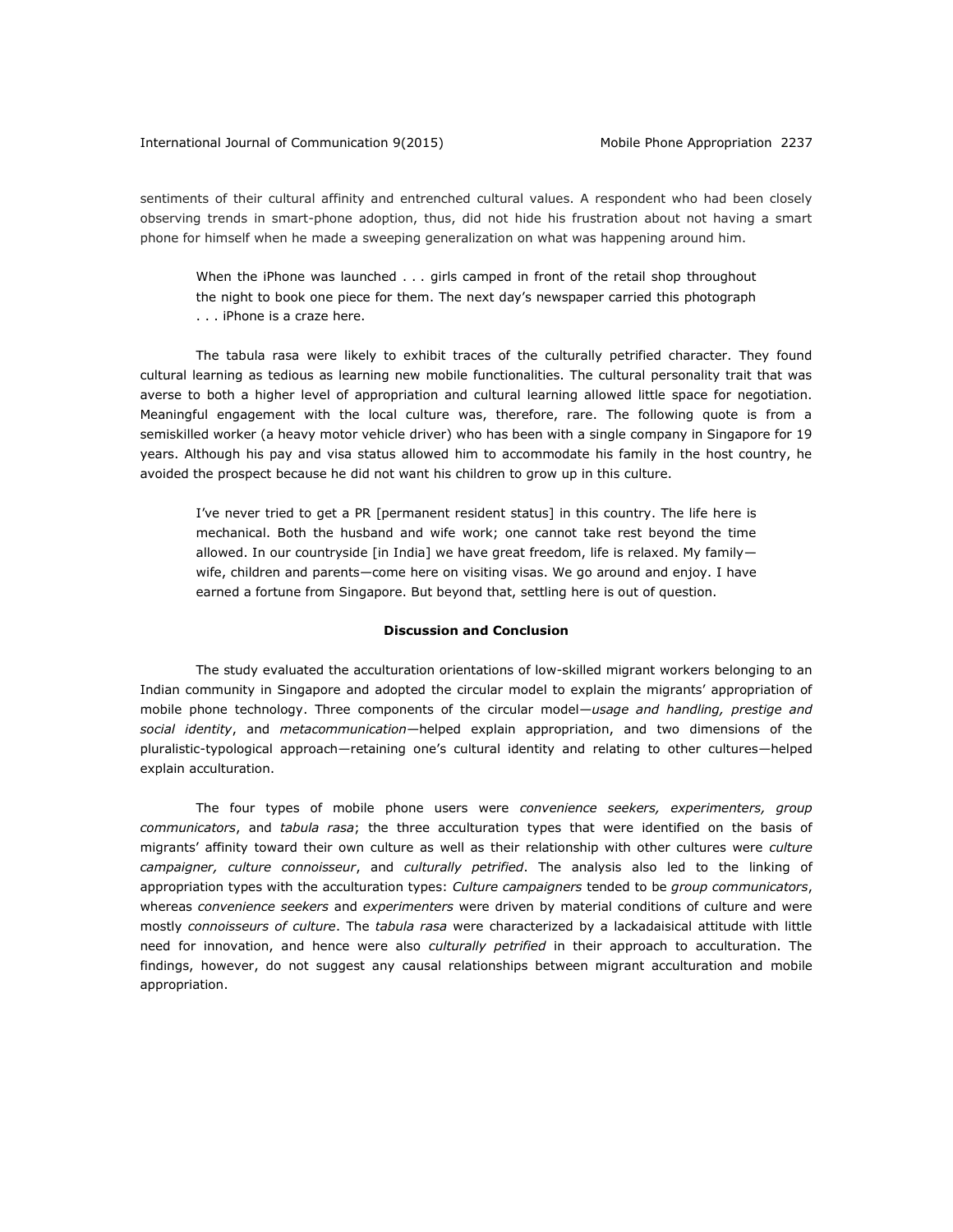This research adds to the understanding of effects of mobiles on migrant populations, going beyond the fragmentary efforts (e.g., how to overcome employer control, how to garner social support in the host country) of prior studies. By following the integrated approach of acculturation, this study approached migrants' problems in a foreign country in their totality, covering both personal and professional domains. The framework of mobile appropriation and acculturation looks beyond linear relationships between technology adoption and cultural impact to understand the migrant situation in a holistic manner.

Prior studies have acknowledged that migrant acculturation is influenced by such factors as host government policies and the host society's attitudes (Rahman & Kiong, 2013; Zick et al., 2001). Being a low-vitality group, migrants are often persuaded to follow the acculturation strategies preferred by the host society and are influenced by commercial agencies in making their mobile adoption and appropriation decisions. This study did focus on these social determinations of acculturation and appropriation, but not at the cost of disregarding the human agency of individual migrants. We found that mastership of new media indeed goes along with deeper acculturation into a host society. However, due to the vast diversity between different migrant segments, the findings of this study may not be generalized beyond the context of low-skilled male migrants from the Indian Malayali community in Singapore.

The method employed here as well as the findings have implications for government policies and business practices. Using the methodology of this research, it is possible to identify migrant groups with different acculturation orientations, facilitated by mobile communication technologies. In a country where strict immigration rules are in place, this method of categorizing migrants on the basis of their acculturation and mobile appropriation can help the government streamline the immigration process. Businesses can understand the acculturation needs of different migrant types and roll out mobile schemes that are tailor-made for each category. But from a political perspective, such a categorization has the potential to be misused as a means to profiling and control*—*as a case in point, location-specific punitive measures have been introduced in the riot areas, condemned by some local commentators (Mei Hua Raman, 2014). Authorities' endorsement of optimal acculturation-appropriation strategy among migrants should not be rooted in an economic logic of migration, wherein migrant well-being is translated materialistically to better productivity and increased return on investment for the companies that employ them. On the contrary, an optimal acculturation-appropriation strategy should be a migrant-centric concept, wherein migrant well-being is pursued as an independent goal, not subsumed to the economic logic dictated by the dominant host groups. Adopting a secular, modernist political stance founded on the notion of universal human rights and democratic ideals, we recommend recognition for all kinds of acculturation-appropriation patterns among migrants.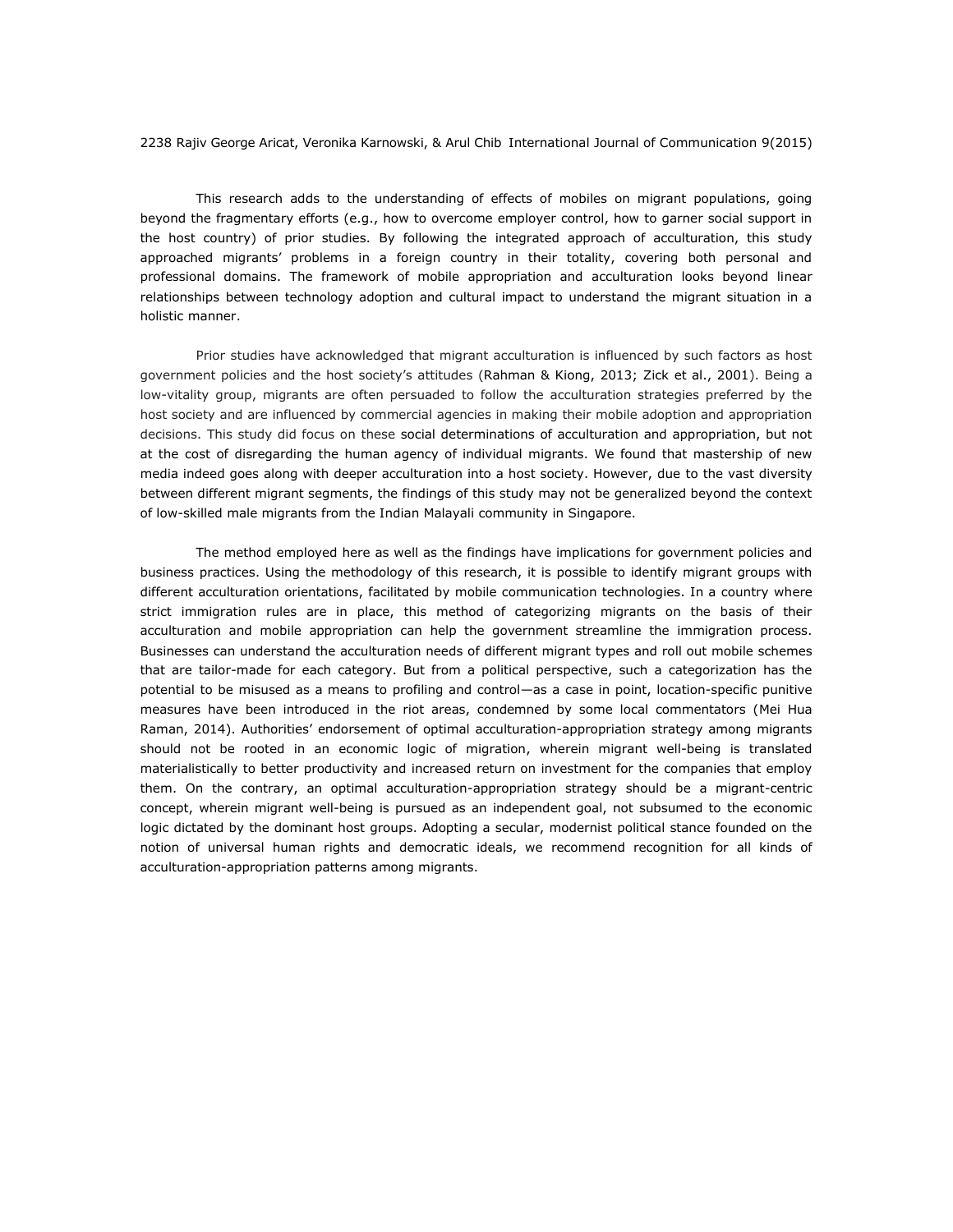# **References**

- Aricat, R. (2013, December 21). Indian migrant workers rioting in Singapore: Revisiting acculturation paradigms. *Economic and Political Weekly, 48*(51). Retrieved from [http://www.epw.in/web](http://www.epw.in/web-exclusives/indian-migrant-workers-rioting-singapore.html)[exclusives/indian-migrant-workers-rioting-singapore.html](http://www.epw.in/web-exclusives/indian-migrant-workers-rioting-singapore.html)
- Aricat, R. G. (2015a). Mobile ecosystems among low-skilled migrants in Singapore: An investigation into mobile usage practices. *The Electronic Journal of Information Systems in Developing Countries, 68*(4), 1–15.
- Aricat, R. G. (2015b). Mobile/social media use for political purposes among migrant laborers in Singapore. *Journal of Information Technology & Politics, 12*(1), 18–36. doi:10.1080/19331681.2014.994156
- Arora, P., & Rangaswamy, N. (2013). Digital leisure for development: Reframing new media practice in the global South. *Media, Culture and Society, 35*(7), 898–905.
- Berry, J. W. (2005). Acculturation: Living successfully in two cultures. *International Journal of Intercultural Relations, 29*(6), 697–712.
- Carroll, J., Howard, S., Peck, J., & Murphy, J. (2003). From adoption to use: The process of appropriating a mobile phone. *Australian Journal of Information Systems, 10*(2), 38–48.
- Census India. (2011). *Provisional population totals.* Retrieved from [http://www.censusindia.gov.in/2011](http://www.censusindia.gov.in/2011-prov-results/paper2-vol2/prov_results_paper2-Kerala.html) [prov-results/paper2-vol2/prov\\_results\\_paper2-Kerala.html](http://www.censusindia.gov.in/2011-prov-results/paper2-vol2/prov_results_paper2-Kerala.html)
- Chib, A., & Aricat, R. G. (2012). Seeking the non-developmental within the developmental: Mobile phones in the globalized migration context. In R. Parker & R. P. Appelbaum (Eds.), *Can emerging technologies make a difference in development?* (pp. 153–167). New York, NY: Routledge.
- Chuma, W. (2014). The social meanings of mobile phones among South Africa's "digital natives": A case study. *Media, Culture and Society, 36*(3), 398–408.
- Cohen, E. H. (2011). Impact of the group of co-migrants on strategies of acculturation: Towards an expansion of the Berry model. *International Migration, 49*(4), 1–22.
- Constant, A. F., & Zimmermann, K. F. (2011). Circular and repeat migration: Counts of exits and years away from the host country. *Population Research and Policy Review, 30*(4), 495–515.
- Creswell, J. W. (2007). *Qualitative inquiry and research design: Choosing among five approaches*. Thousand Oaks, CA: SAGE Publications.
- Donner, J. (2007). The rules of beeping: Exchanging messages via intentional "missed calls" on mobile phones. *Journal of Computer-Mediated Communication, 13*(1), 1–22.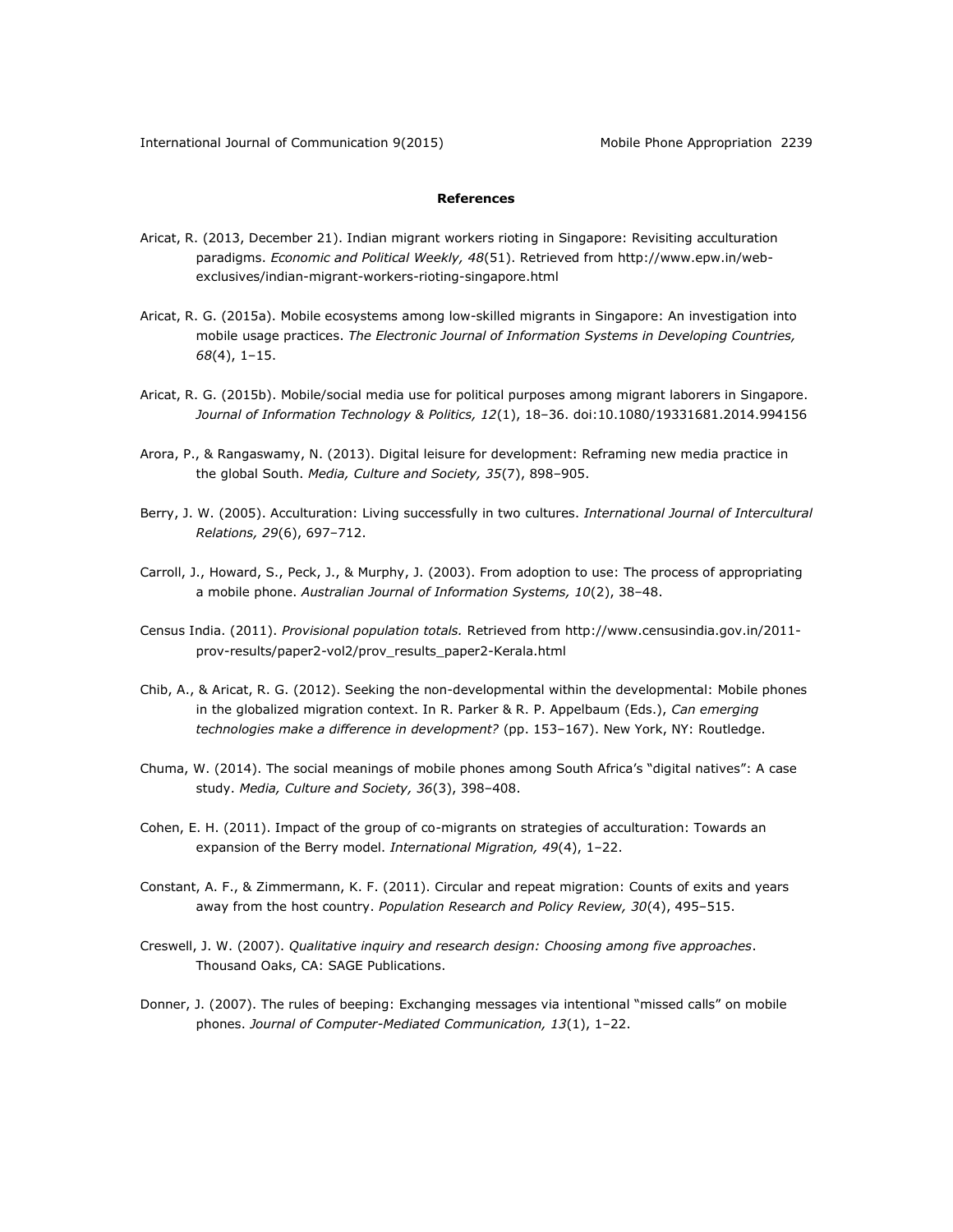- Horenczyk, G., & Munayer, S. J. (2007). Acculturation orientations toward two majority groups: The case of Palestinian Arab Christian adolescents in Israel. *Journal of Cross-Cultural Psychology, 38*(76), 77–87.
- Hwang, B.-H., & He, Z. (1999). Media uses and acculturation among Chinese immigrants in the USA. *International Communication Gazette, 61*(1), 5–22.
- Info-communications Development Authority of Singapore. (2015). Telecommunications: Statistical charts. Retrieved from [http://www.ida.gov.sg/Infocomm-Landscape/Facts-and-](http://www.ida.gov.sg/Infocomm-Landscape/Facts-and-Figures/Telecommunications%232)[Figures/Telecommunications#2](http://www.ida.gov.sg/Infocomm-Landscape/Facts-and-Figures/Telecommunications%232)
- Ishii, K. (2006). Implications of mobility: The uses of personal communication media in everyday life. *Journal of Communication, 56*(2), 346–365.
- Jeffres, L. W. (2000). Ethnicity and ethnic media use: A panel study. *Communication Research, 27*(4), 496–535.
- Jiang, Q., Aricat, R. G., Chib, A., Chia, Z. Y., Tan, S. M., Tan, X. Q., & Woo, Z. W. (in press). Silent but brewing: Reactive ethnicity and interculturality among Chinese students in Singapore. *Journal of Intercultural Communication*.
- Karnowski, V., von Pape, T., & Wirth, W. (2008). After the digital divide? An appropriation perspective on the generational mobile-phone divide. In M. Hartmann, P. Rössler, & J. Höflich (Eds.), *After the mobile phone? Social changes and the development of mobile communication* (pp. 177–193). Berlin, Germany: Frank & Timme.
- Katz, J. E. (2006). Mobile communication and the transformation of daily life: The next phase of research on mobiles. *Knowledge, Technology and Policy, 19*(1), 63–71.
- Kim, Y. Y. (1977). Communication patterns of foreign immigrants in the process of acculturation. *Human Communication Research, 4,* 66–77.
- Kim, Y. Y. (1989). Intercultural adaptation. In M. K. Asante, W. B. Gudykunst, & E. Newmark (Eds.), *Handbook of international and intercultural communication* (pp. 275–294). Newbury Park, CA: SAGE Publications.
- Law, P.-L., & Peng, Y. (2008). Mobile networks: Migrant workers in southern China. In J. E. Katz (Ed.), *Handbook of mobile communication studies* (pp. 55–64). Cambridge, MA: MIT Press.
- Lévi-Strauss, C. (1966). *The savage mind*. Chicago, IL: University of Chicago Press.

Ling, R. (2007). Children, youth and mobile communication. *Journal of Children and Media, 1*(1), 60–67.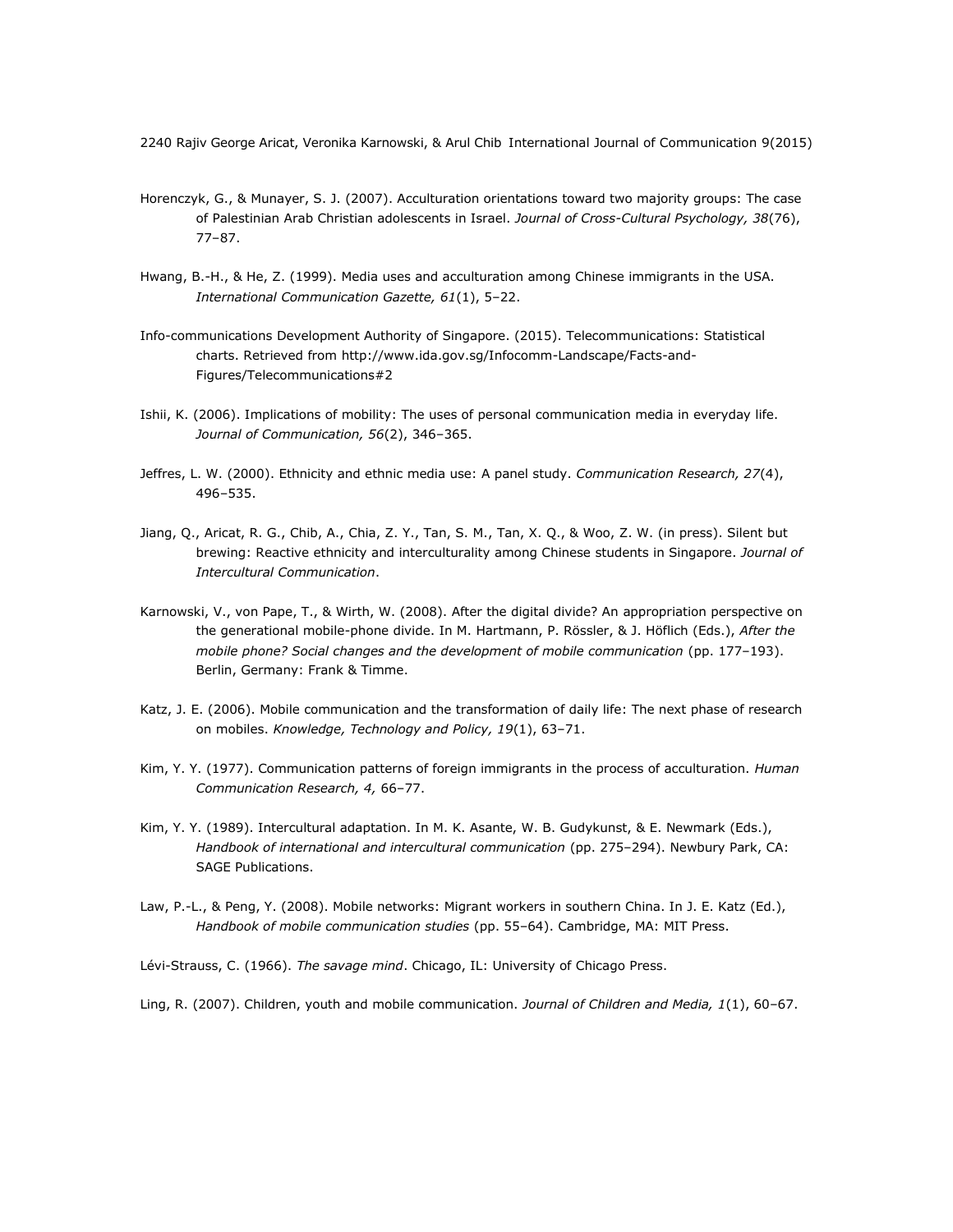- Mantovani, G. (2012). New media, migrations and culture: From multi- to interculture. In L. Fortunati, R. Pertierra, & J. Vincent (Eds.), *Migration, diaspora, and information technology in global societies* (pp. 21–34). New York, NY: Routledge.
- Mei Hua Raman, S. R. (2014, February 6). New Singapore law will not keep peace in Little India. *The Diplomat.* Retrieved from [http://thediplomat.com/2014/02/new-singapore-law-will-not-keep](http://thediplomat.com/2014/02/new-singapore-law-will-not-keep-peace-in-little-india/)[peace-in-little-india/](http://thediplomat.com/2014/02/new-singapore-law-will-not-keep-peace-in-little-india/)
- Miller, M. J., Yang, M., Lim, R. H., Hui, K., Choi, N.-Y., Fan, X., . . . Blackmon, S. (2013). A test of the domain-specific acculturation strategy hypothesis. *Cultural Diversity and Ethnic Minority Psychology, 19*(1), 1–12.
- Nedelcu, M. (2012). Migrants' new transnational habitus: Rethinking migration through a cosmopolitan lens in the digital age. *Journal of Ethnic and Migration Studies, 38*(9), 1339–1356.
- Peeters, M. C. W., & Oerlemans, W. G. M. (2009). The relationship between acculturation orientations and work-related well-being: Differences between ethnic minority and majority employees. *International Journal of Stress Management, 16*(1), 1–24.
- Peng, Y., & Wong, O. M. H. (2013). Diversified transnational mothering via telecommunication: Intensive, collaborative, and passive. *Gender and Society, 27*(4), 491–513. doi:10.1177/0891243212473197
- Qiu, J. L. (2009). *Working-class network society: Communication technology and the information haveless in urban China*. Cambridge, MA: MIT Press.
- Rahman, M. M., & Kiong, T. C. (2013). Integration policy in Singapore: A transnational inclusion approach. *Asian Ethnicity, 14*(1), 80–98.
- Rahman, M. M., & Lian, K. F. (2005). Bangladeshi workers in Singapore: The view from inside. *Asia-Pacific Population Journal, 20*(1), 63–88.
- Sim, F. (2013, January 30). Fury over 6.9 million population target for Singapore. *Yahoo News*. Retrieved from [https://sg.news.yahoo.com/fury-over-6-9-million-population-target-for-singapore-](https://sg.news.yahoo.com/fury-over-6-9-million-population-target-for-singapore-103503070.html)[103503070.html](https://sg.news.yahoo.com/fury-over-6-9-million-population-target-for-singapore-103503070.html)
- Subervi-Velez, F. A. (1986). The mass media and ethnic assimilation and pluralism: A review and research proposal with special focus on Hispanics. *Communication Research, 13*(1), 71–96.
- Telecom Regulatory Authority of India. (2014). *Telecom subscription data*. Retrieved from <http://trai.gov.in/WriteReadData/PressRealease/Document/PR-TSD-July,%2014.pdf>